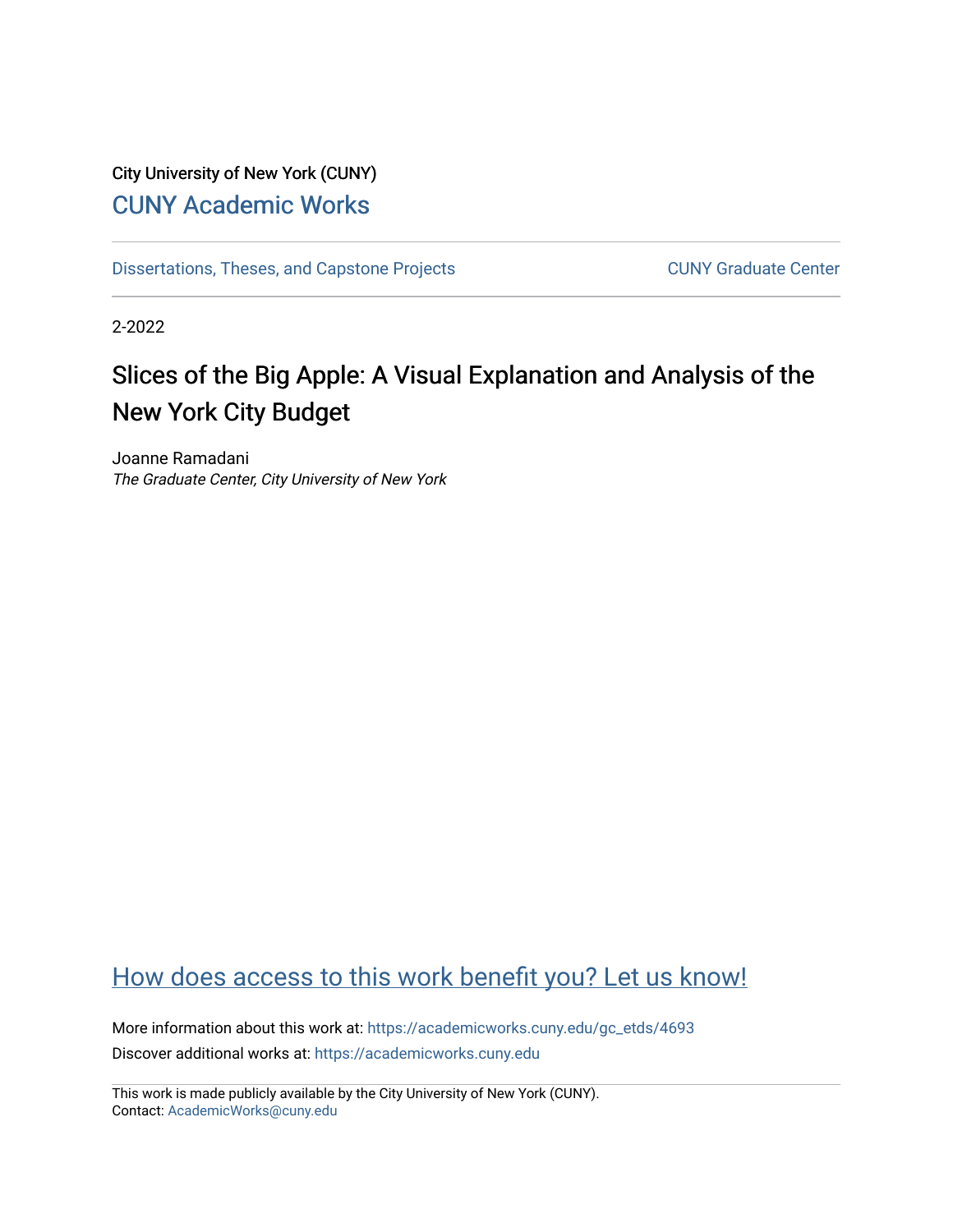# SLICES OF THE BIG APPLE: A VISUAL EXPLANATION AND ANALYSIS OF THE NEW YORK CITY BUDGET

by

JOANNE RAMADANI

A capstone project submitted to the Graduate Faculty in Data Analysis and Visualization in partial fulfillment of the requirements for the degree of Master of Science, The City University

of New York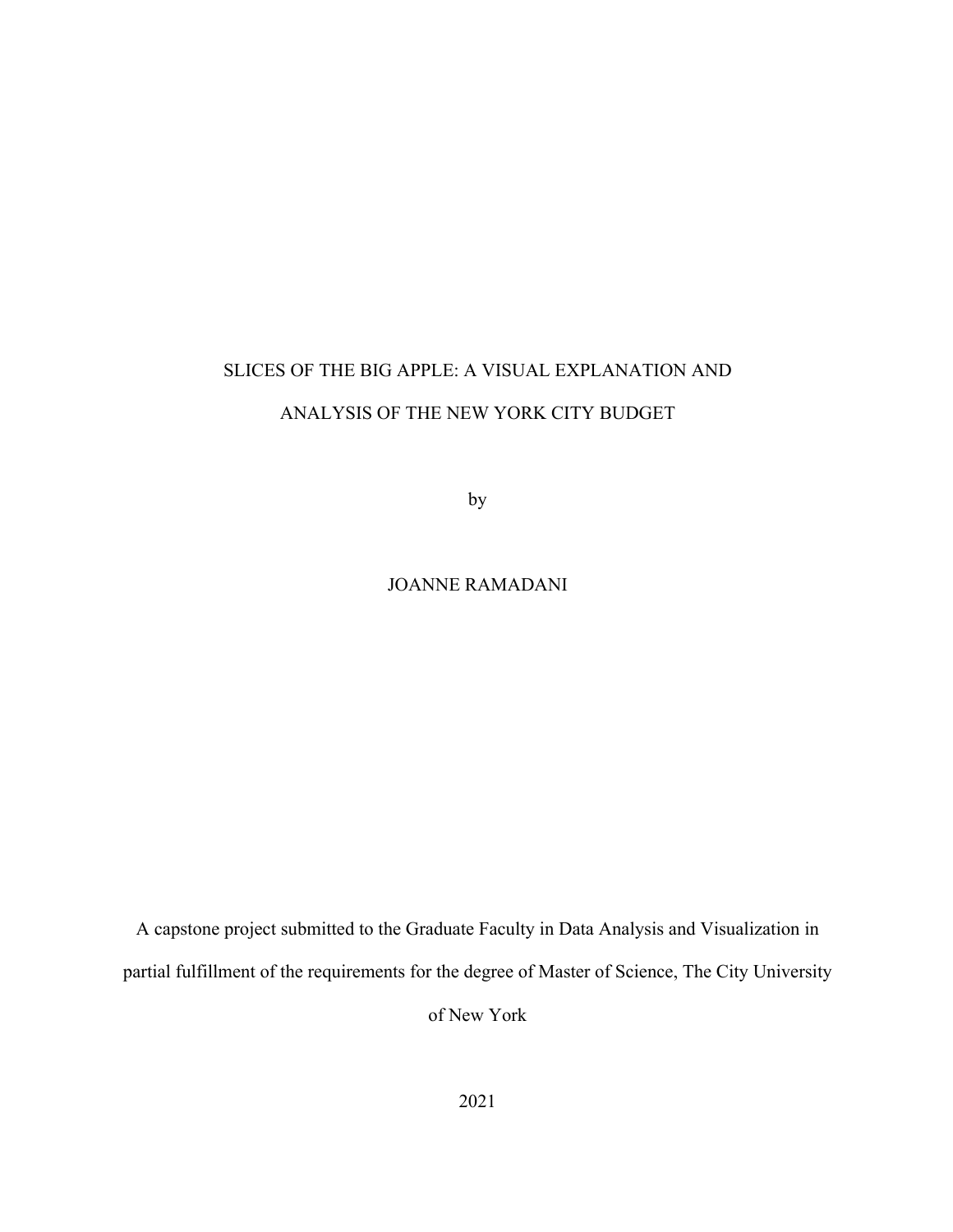© 2021

# JOANNE RAMADANI

# All Rights Reserved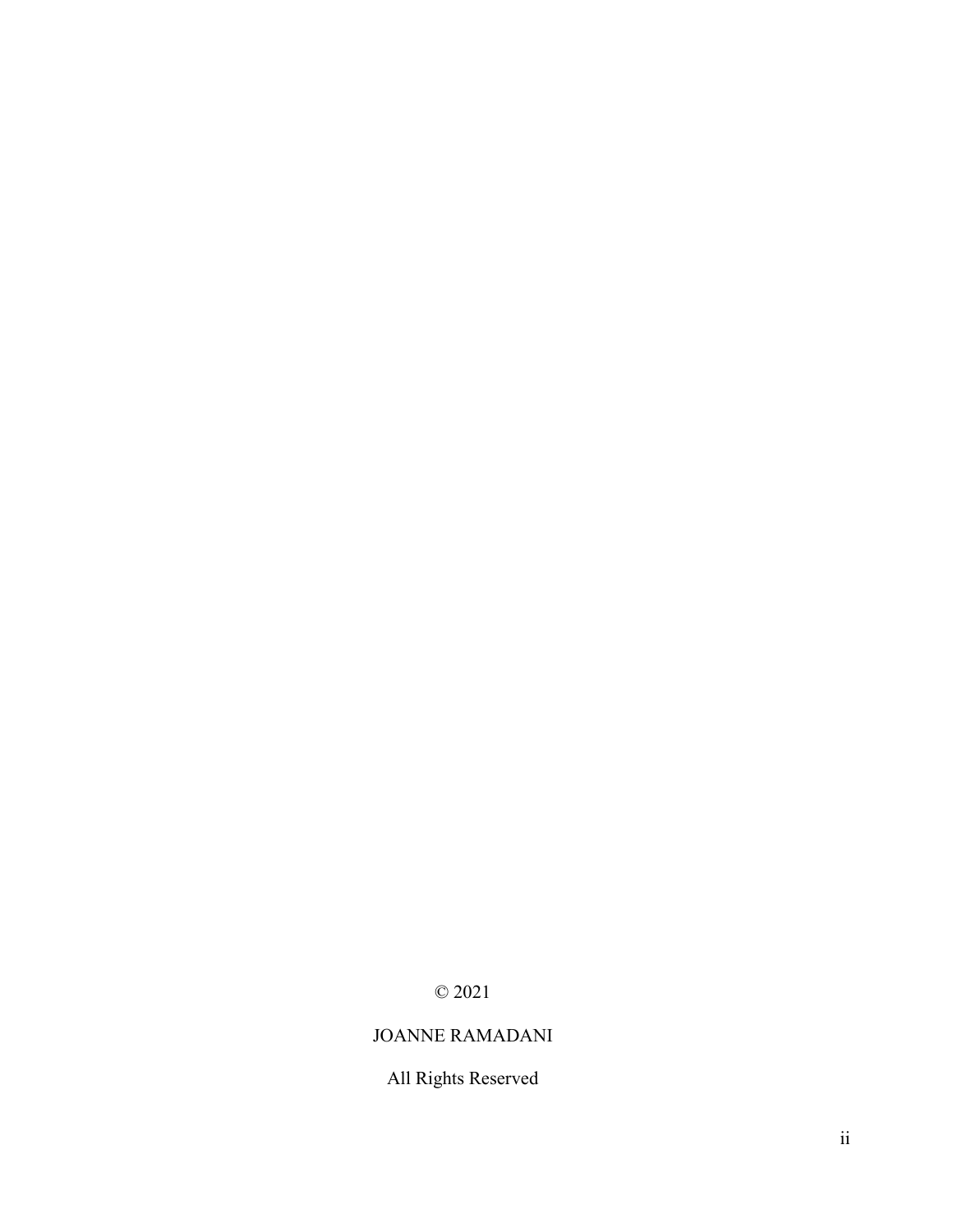# Slices of the Big Apple: A Visual Explanation and Analysis of the New York City Budget

by

Joanne Ramadani

This manuscript has been read and accepted for the Graduate Faculty in Data Analysis and Visualization in satisfaction of the capstone project requirement for the degree of Master of Science.

Date Aucher Serr

Thesis Advisor

Date Matthew Gold

Executive Officer

THE CITY UNIVERSITY OF NEW YORK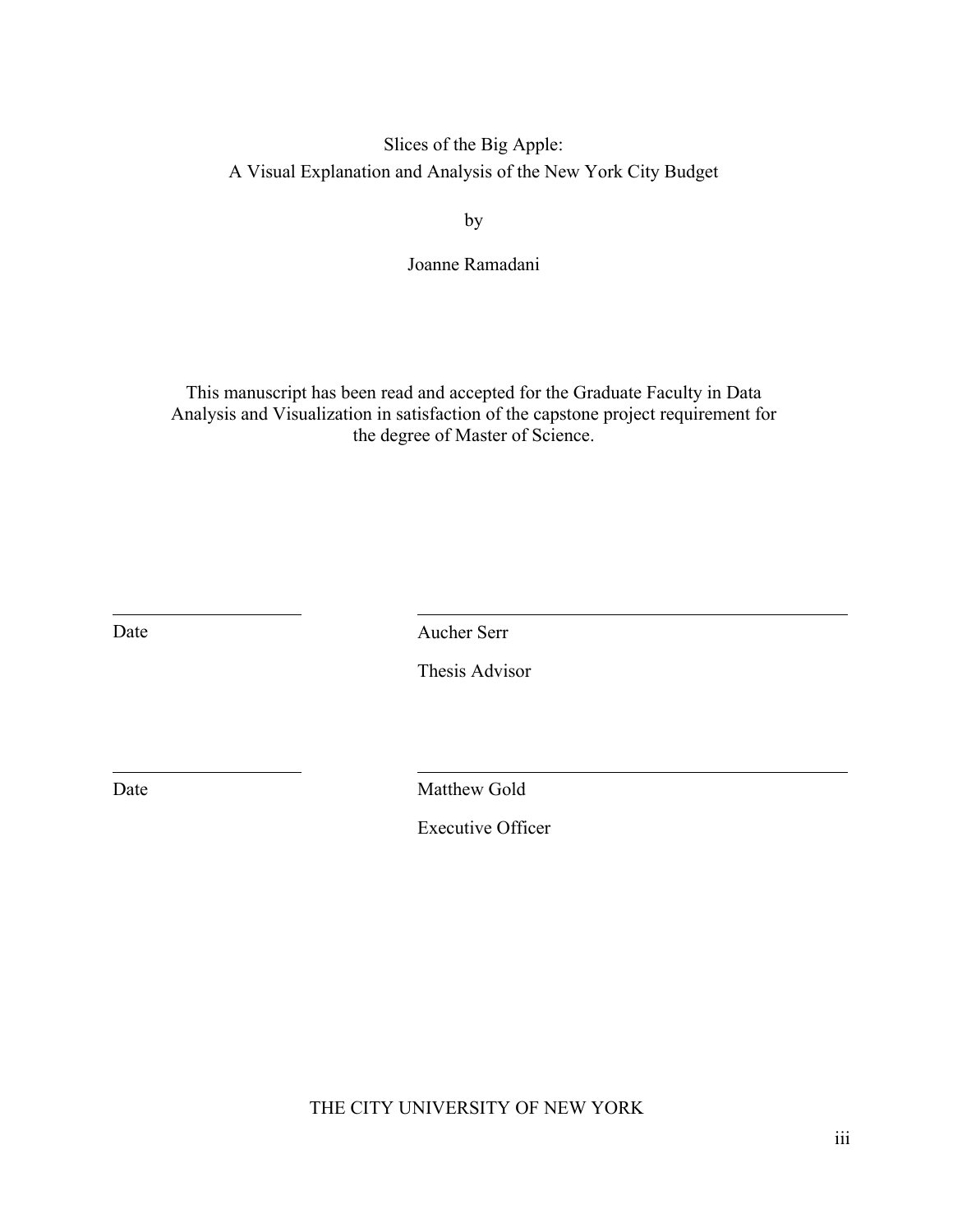#### ABSTRACT

#### Slices of the Big Apple:

A Visual Explanation and Analysis of the New York City Budget

by

Joanne Ramadani

Advisor: Aucher Serr

As a component of government, budgets are fundamental not only to improving the quality of a shared society, but also to understanding what our government officials consider to be their priorities. However, most budgets can be difficult to understand, using terms that are not familiar to people who have not studied finance or economics. To that end, Slices of the Big Apple is an interactive, centralized narrative website that uses visualizations at its core in order to: 1) facilitate a holistic understanding of the New York City government budget for NYC residents; and 2) conduct a five-year analysis of Community Board budget allocation to demonstrate one way to analyze the budget data. Using five years (Fiscal Years 2017-2021) of budget data from the New York City Comptroller's Office, Slices of the Big Apple takes a two-fold approach to building literacy in our government finances by first visualizing the components of the budget and its process, and then leading the audience through the data for one slice of the budget: community board funding. By choosing an interactive narrative approach to visualizing budget data, this project offers an alternative to the classic "budget data dashboard" that makes such an important part of local government accessible to all.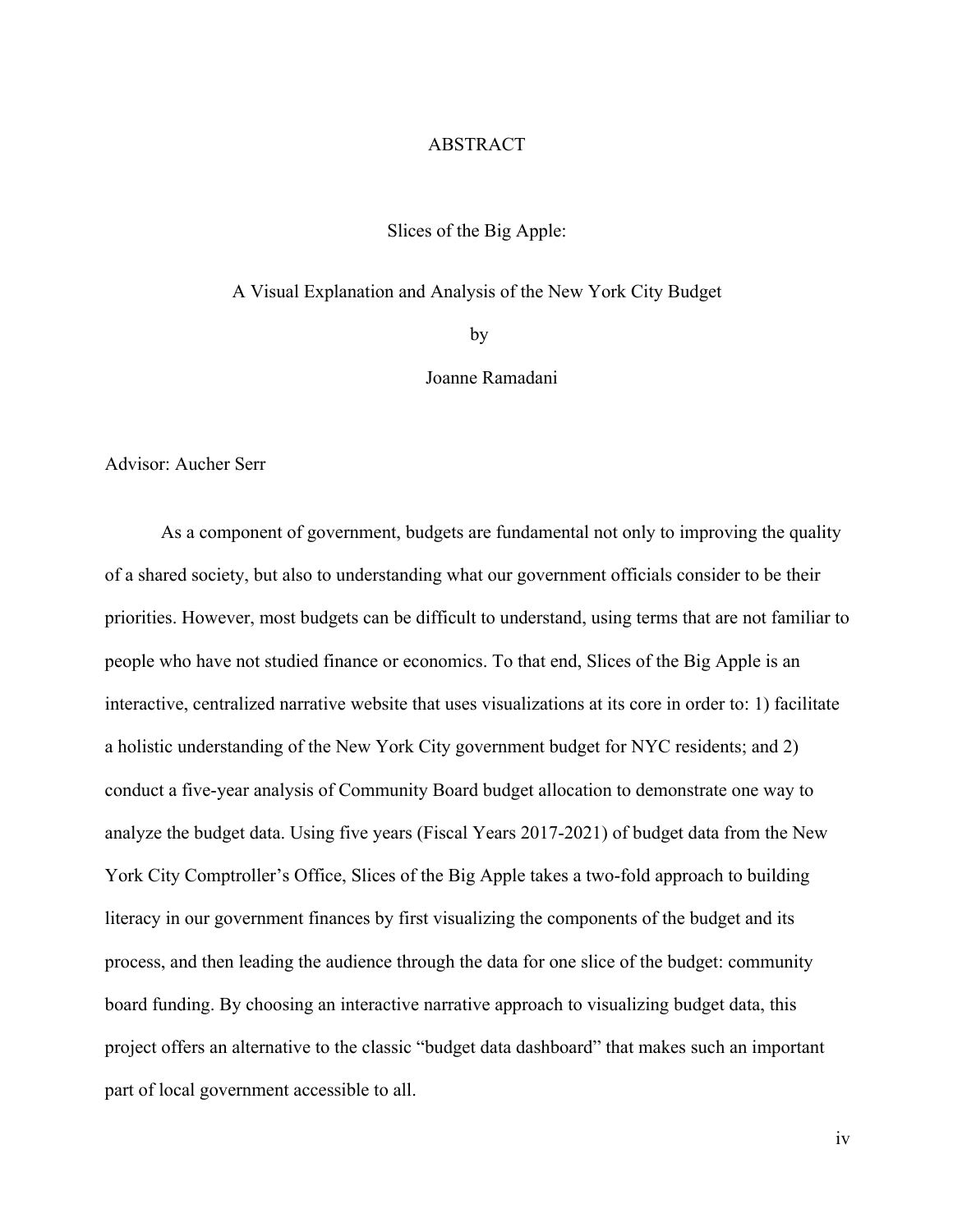#### ACKNOWLEDGMENTS

So many people supported me through the creation of this enormous project, and without them, getting to a point of completion would have been much more difficult than it was.

First, this project would not have been possible without the guidance and support of my advisor, Aucher Serr—thank you so much for all of your wise words, helpful tips, feedback, and constant cheerleading. It's been one of the highlights of my academic career to have been your student and I truly appreciate your patience and wisdom throughout not only this project, but all the projects I had the opportunity to create in your classes.

My thanks also to the professors I've had during this degree program, who gave me the foundation that I needed to build this project, and to Matt Gold and Jason Nielsen for providing guidance and structure, and for answering questions that I had not only during this capstone project, but also during my time in the Data Analysis and Visualization program. I've learned so much during my time at the Graduate Center, and that knowledge has been an incredible gift.

Thank you to my mother, who has been a rock when things got tough (which was frequently), who was one of the first to actually set eyes on the unfinished project (and gave me some great feedback), and who listened through every roadblock, breakthrough, and stalemate you're one of the most awesome people I know, and I'm so grateful to have you as my mom.

My gratitude also to my beautiful, amazing communities of writers and artists who provided encouragement, support, a co-working space, and reassurance that the project was not as bad as I thought it was in the early stages, with particular thanks to Krissey, Grace, Tom, Lindsey, and Vol, who sprinted with me for hours even though I was actually coding instead of writing prose. I promise I'll stop using the "!sprint join edit" command sometime soon for things that aren't editing!

v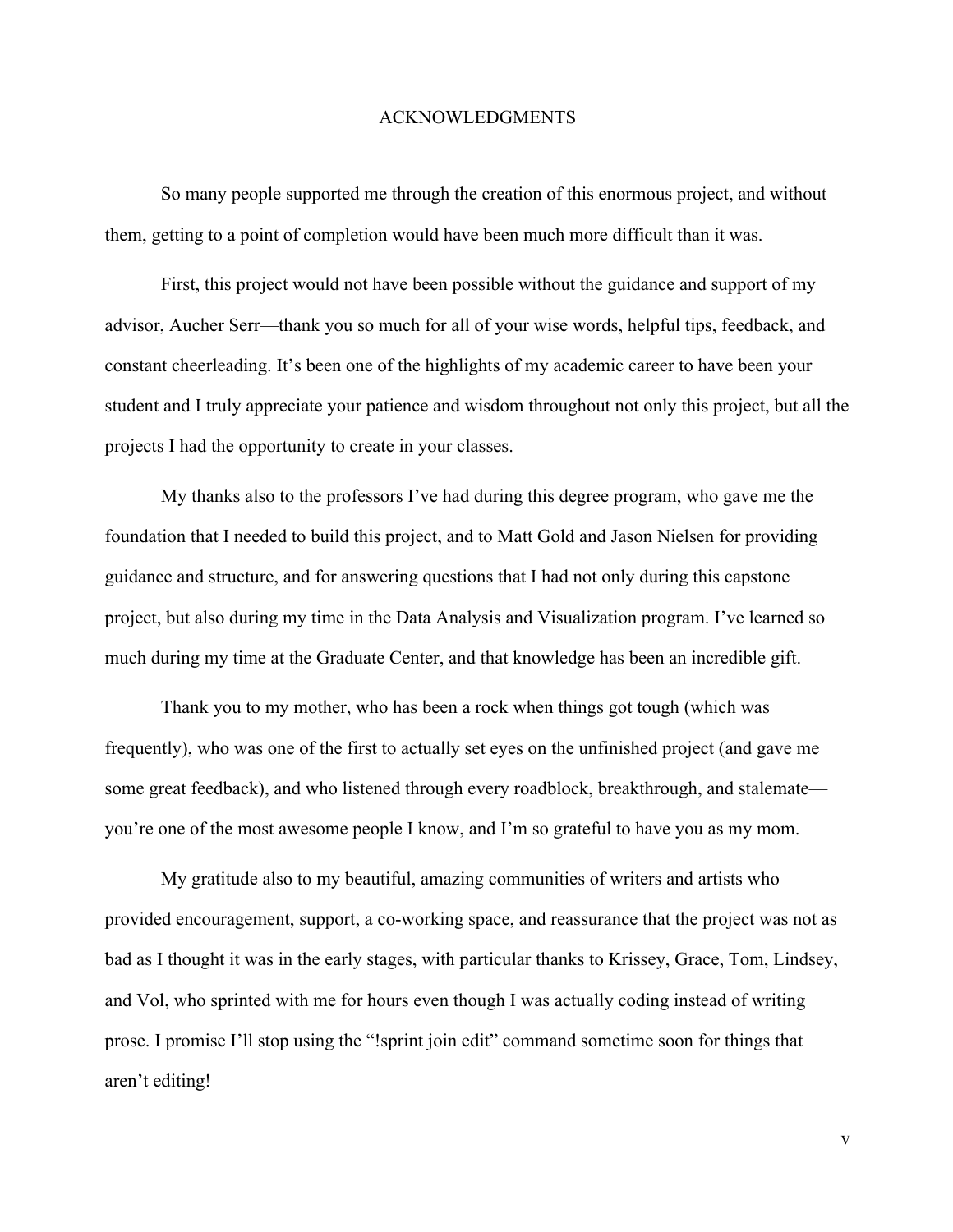# TABLE OF CONTENTS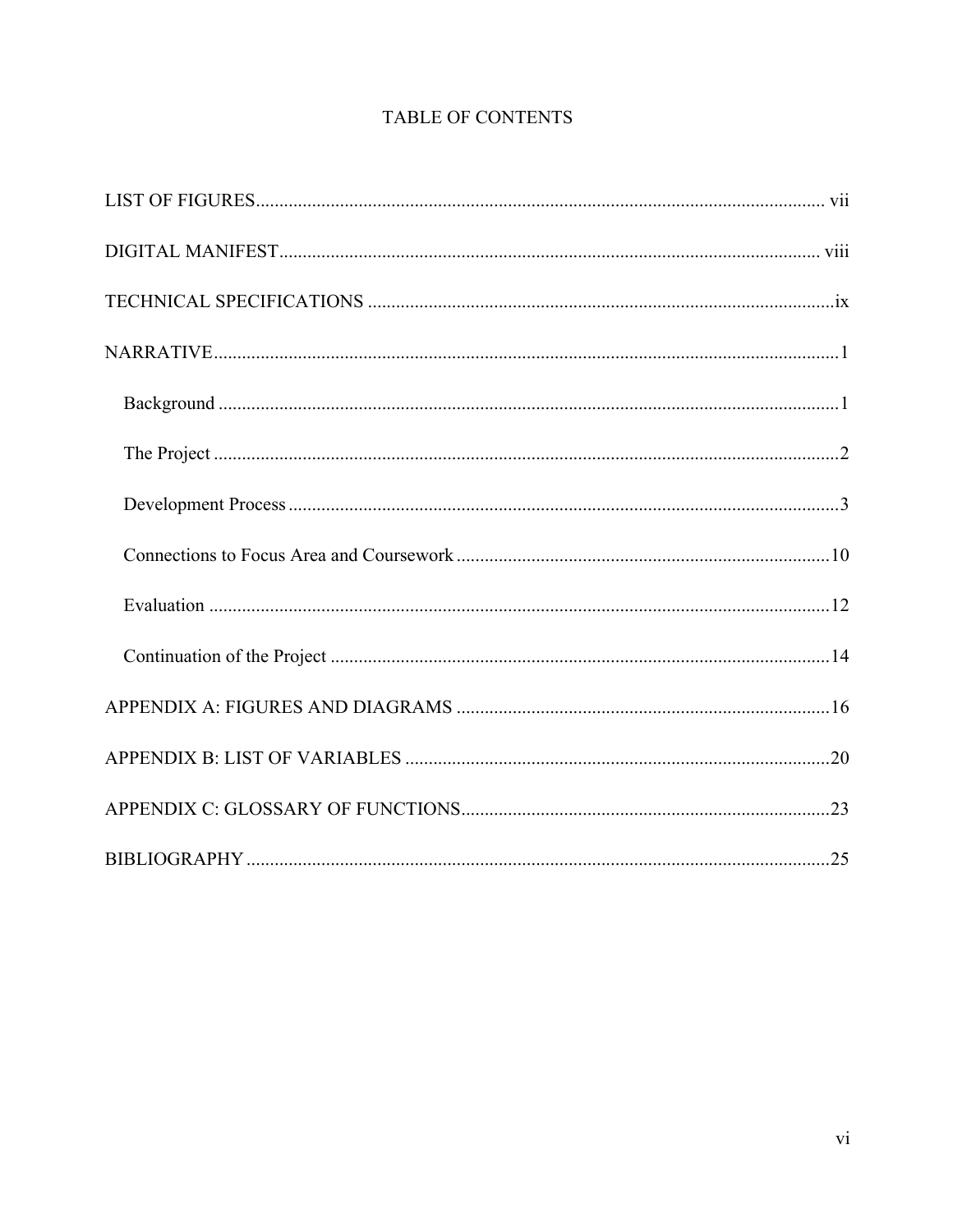## **LIST OF FIGURES**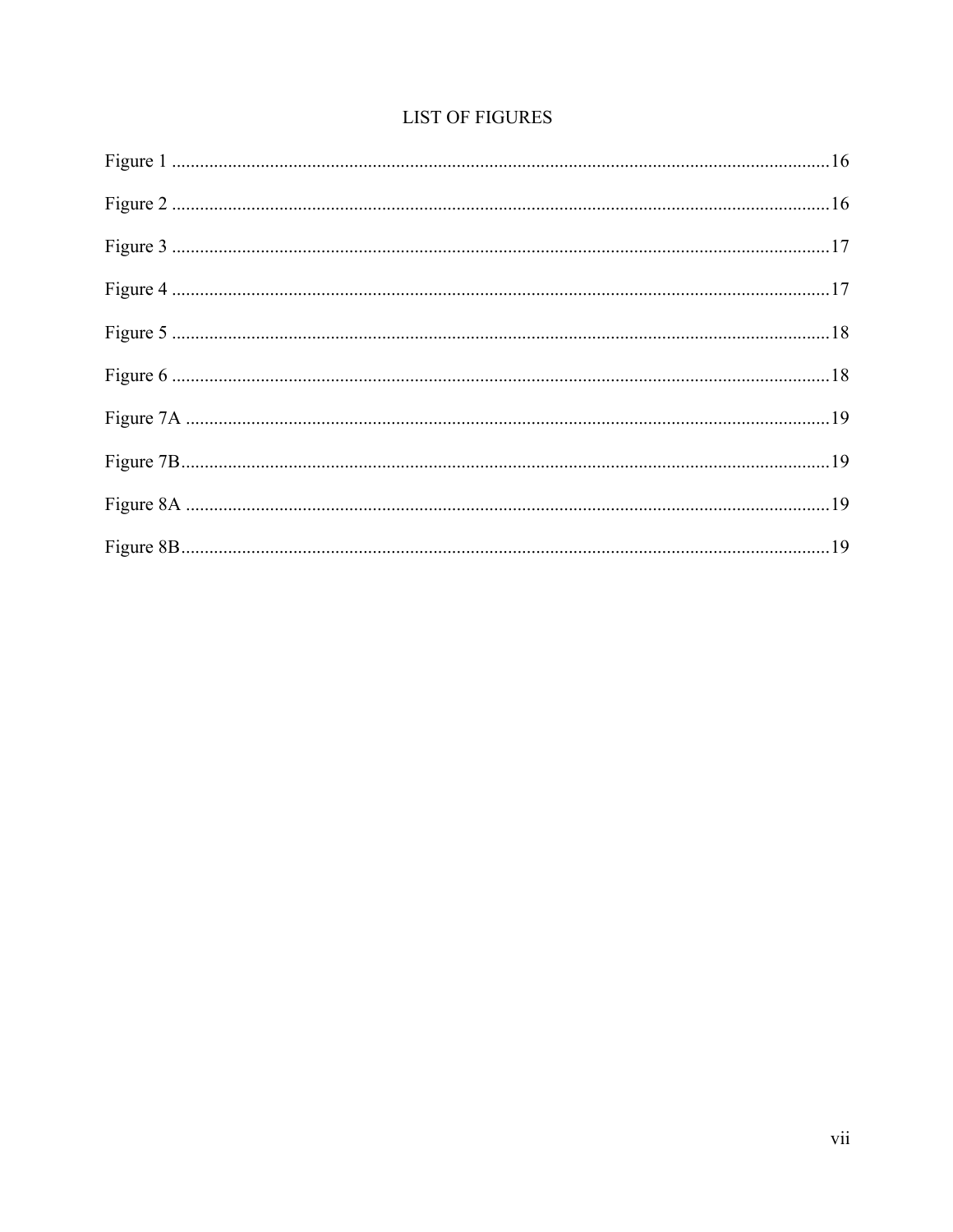## DIGITAL MANIFEST

- I. Capstone Whitepaper (PDF)
- II. WARC files
	- a. Project Website (archived version of https://jramadani.github.io/nycbudget-slices/)
- III. Code and other deliverables
	- a. Zip file containing the contents of the GitHub repository at time of deposit.

(https://github.com/jramadani/nycbudget-slices)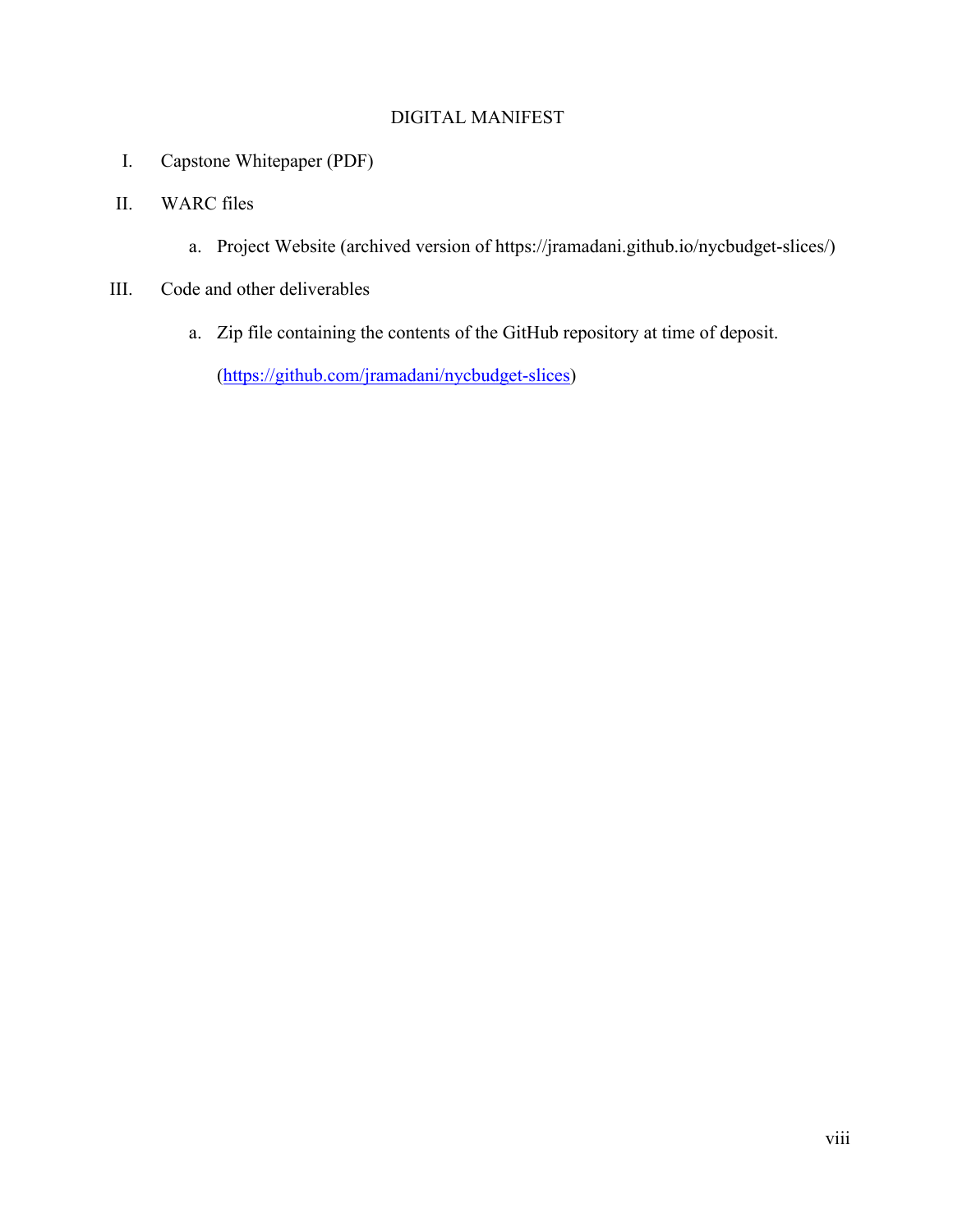#### TECHNICAL SPECIFICATIONS

Slices of the Big Apple can be experienced in a live format on the web at https://jramadani.github.io/nycbudget-slices/, while the code repository for the project is located on GitHub here: https://github.com/jramadani/nycbudget-slices.

The project was built using HTML5, CSS3, and JavaScript ES6, relying on the JavaScript packages d3.js (version 7.1.1) , scrollama.js (version 2.2.3), and Node.js for visualization, scrollytelling, and package management/server initialization respectively. Express.js (version 4.17.2) was also used in conjunction with Node to create a server file that will allow users to initialize the project locally, if files are downloaded to their machine.

The repository contains, among other files, one main HTML file (index.html), one main CSS file (style.css), and one main JavaScript file (index.js). In addition to these files, there is a "node modules" subfolder which contains all dependencies for this project, which are listed with their correct versions in the package.json file in the root folder.

To launch this project on a local machine, users must first make sure they have installed Node.js globally. The version of Node used in development of this project is 14.11.0, and on a full install of Node, npm will also be installed, allowing full access to package management. The version of npm used in this project is 7.21.1. After making sure that all necessary dependencies have been installed, navigate to the project folder on the command line (PowerShell for Windows users). Once in the root of the project folder, run "node server.js" to launch the local server created for this project.

In a web browser, enter the URL "localhost:5500". If port 5500 is already occupied, modify line 6 of server.js to an unoccupied port number.

ix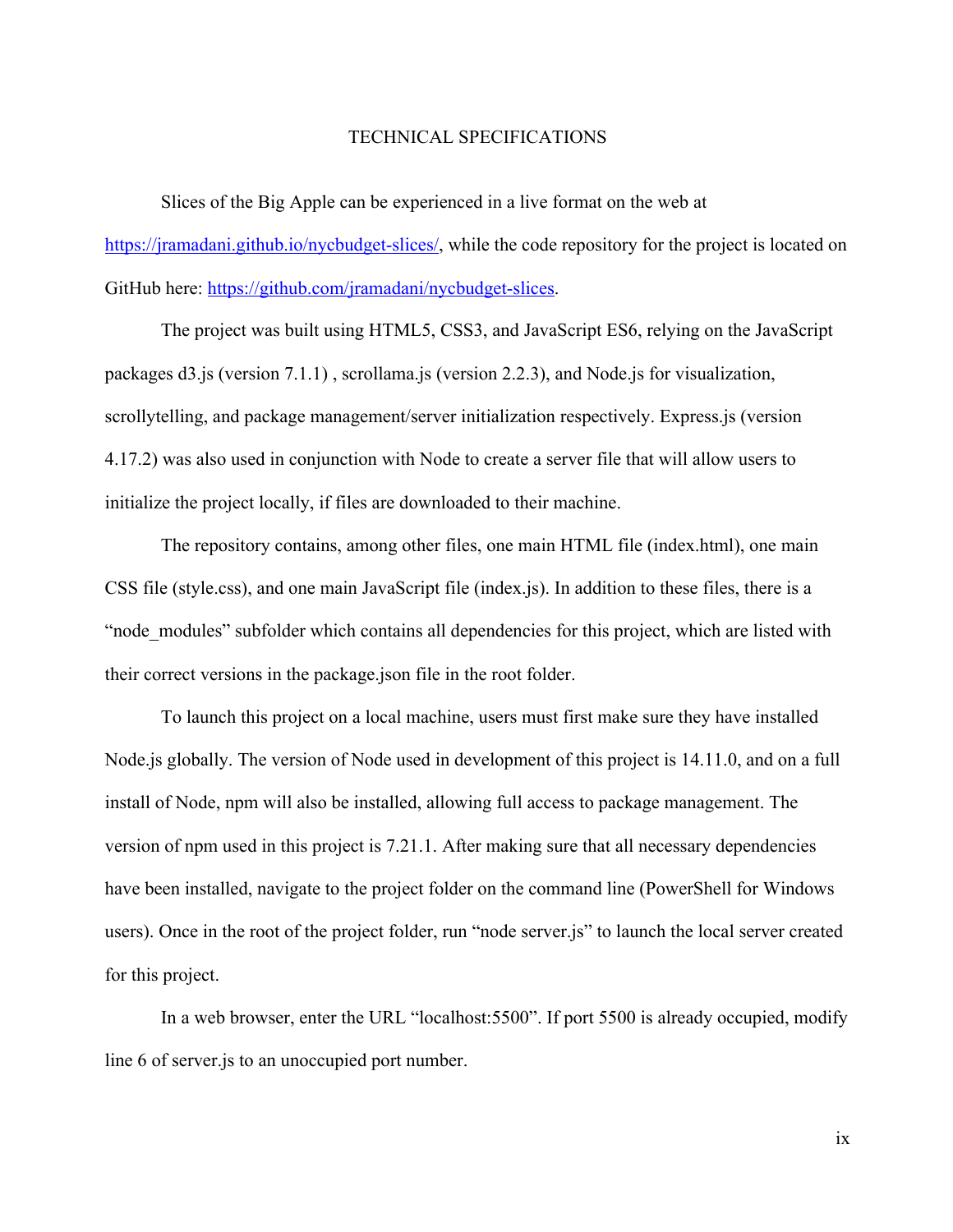#### NARRATIVE

#### **Background**

During the Black Lives Matters protests in 2020, the New York City (NYC) budget came to the forefront of public conversation when citizens began to question why the New York Police Department (NYPD) receives so much funding, leading to a diversion of \$1 billion from the NYPD to other agencies.<sup>1</sup> Despite this renewed spotlight on the budget, the resources explaining what the budget is and what it does are scattered across the city's various agency websites, leaving residents to jump from site to site, attempting to piece together the fundamentals of how the budget works.

In a general sense, budgets are plans covering future income and spending, but they are also a reflection of a society's priorities.<sup>2</sup> Much like politics, they are foundational to deciding what the quality of daily life will be like for residents, and this is no different in New York City. The budget for NYC is supposed to account for the needs of approximately 8 million citizens, and because of this, the budget is suitably large on a yearly basis—covering roughly 150 agencies and over 300 departments, the budget is an amalgam of seven different components that do not necessarily all add up to one cohesive whole. Rather, those different components describe different parts of the budget, sometimes overlapping and sometimes extending beyond the range of the current fiscal year.

Part of NYC's unique budget is also the existence of participatory budgeting, which is positioned as a way for citizens to get more directly involved in the budget process. According to Ebdon et al, "there is some evidence that the governmental environment is related to the

<sup>&</sup>lt;sup>1</sup> "New York City Passes Budget with \$1 Billion Cut to NYPD amid City Hall Protest," ABC7 New York, June 30, 2020, https://abc7ny.com/defund-police-protesters-black-lives-matter-mayor-bill-de-blasio/6284680/.

<sup>2</sup> R. Mark Musell and Ryan Yeung, *Understanding Government Budgets: a Guide to Practices in the Public Service,* (Milton: Routledge, 2020), 2.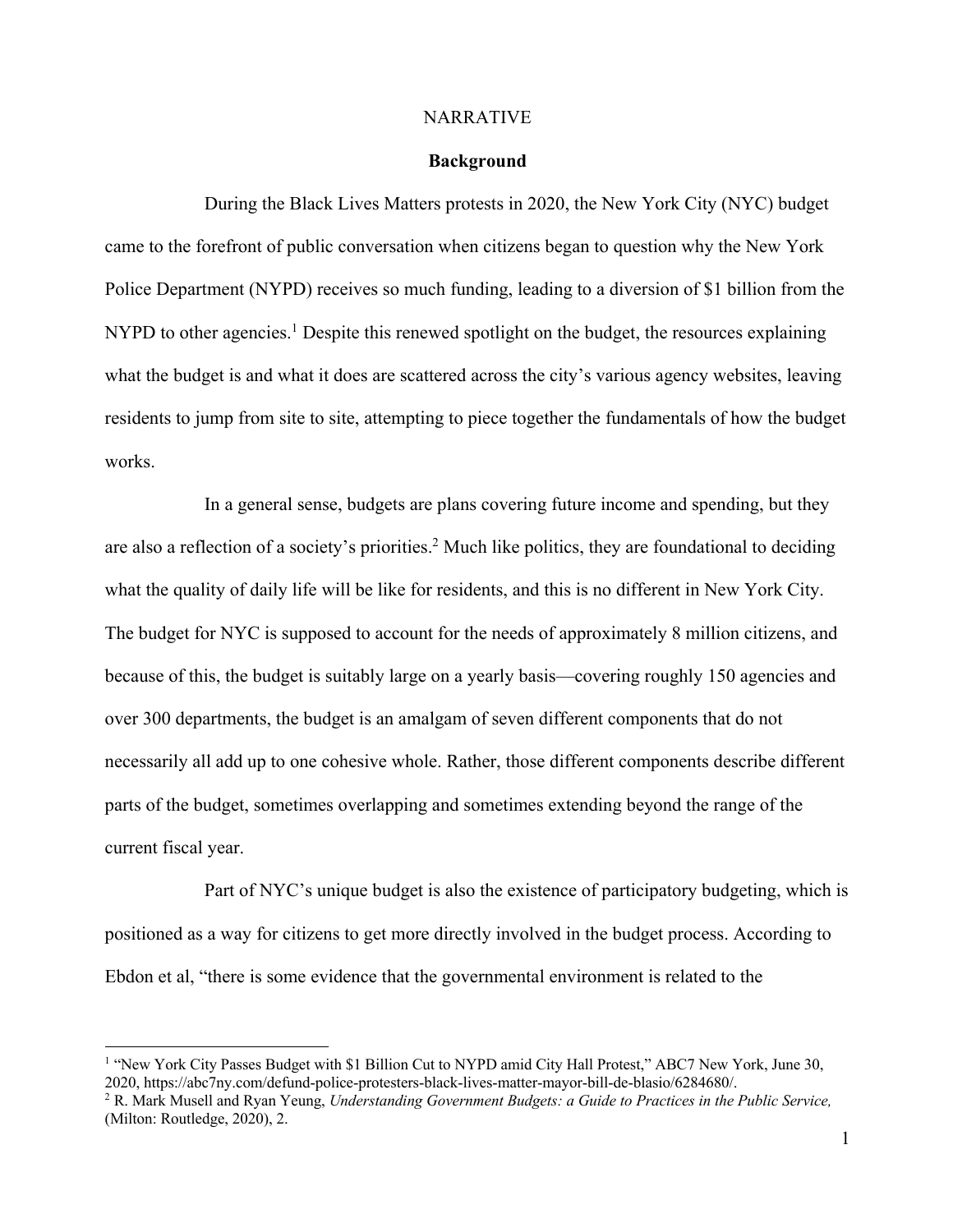involvement of citizens in the budgeting process,"3 so it might seem to be the case that participatory budgeting is a good thing overall. In actuality, this shows itself to be little more than a sandbox provided to residents by legislators—according to an article published in the journal *Administration & Society*, the participatory budgeting process in NYC "earmarks" or sets aside a certain amount from the budget in order to generate goodwill between council members and their constituents, leading to funding more projects at lower average amounts than in districts without participatory budgeting. 4

All of this information was synthesized into the project, which walks the audience through these points in a setting that attempts to make this seemingly opaque and immense topic a relaxed and approachable experience.

#### **The Project**

Slices of the Big Apple is an interactive narrative that uses data visualization and animation in conjunction with data storytelling to: 1) holistically explain the New York City budget system to an everyday resident of the city; and 2) attempt to find an effective way to visualize the enormity of budgets in that sphere to the benefit of those involved in the actual process.

I am deeply interested in making inscrutable topics accessible to the average person, particularly if those topics relate to political science, which was one of my previous academic areas of focus. The intersection of political science and data visualization tends to be where it can be game-changing to very clearly explain information that has a direct impact on a person's daily life,

<sup>3</sup> Carol Ebden and Aimee L. Franklin, "Citizen Participation in Budgeting Theory," *Public Administration Review* 66, no. 3 (2006): 438, accessed July 23, 2021, http://www.jstor.org/stable/3843923.

<sup>4</sup> "Does Participatory Budgeting Alter Public Spending? Evidence From New York City", *Administration & Society*, October 2020, https://advance-lexis-

com.ezproxy.gc.cuny.edu/api/document?collection=news&id=urn:contentItem:6123-8R81-JBMY-H041-00000- 00&context=1516831.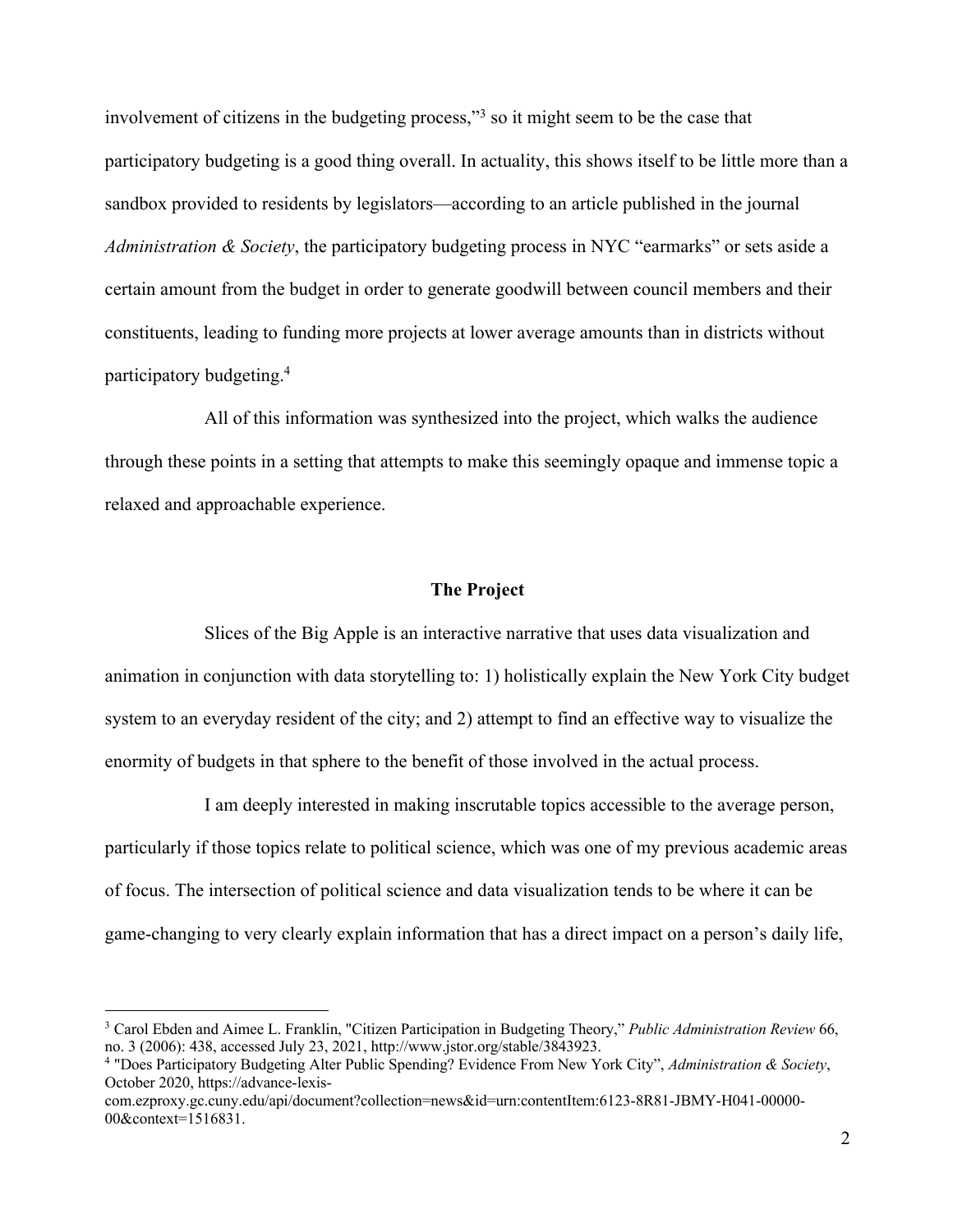and public fund allocation in particular is something that can feel very daunting to the average person, but has an immediate and enormous impact on their daily lives. When conceptualizing the project, I wanted to see if I could push the boundaries of what other scholars had accomplished in attempting to visualize budgets, like Leuschner's approach to visualizing Berlin's budget data over time<sup>5</sup> (which utilized several of the same chart types that I employed throughout the narrative), but using modern best practices and animation.

This project is primarily the answer to a question I asked myself when trying to understand the budget myself: "What if the city budget's parts could be illustrated as interactive data stories instead of simple bar charts or static articles?"

#### **Development Process**

The main goals of this project were to facilitate a holistic, clear understanding of the NYC budget, raise awareness of the potential of citizen participation in allocations that affect them, and to find an effective way to visualize budgets using data storytelling. In light of these goals, my process for development was fourfold: 1) gather research; 2) conduct analysis/data cleaning and processing; 3) design a clear and effective user experience; 4) bring that design into a web experience that accomplishes the goals I set out to achieve.

This project's research phase was intensive, since budget data requires an immense amount of context that is not readily given by the Comptroller's office. As one of the project's main goals was to clarify budget practices for New Yorkers with little-to-no knowledge of budget practices (especially those unwilling to read across several site pages), the first thing I wanted to understand was where the budget's boundaries were. This information, covered in both the

<sup>&</sup>lt;sup>5</sup> Wladimir Silantiy Leuschner, "Berlin Viz: systematic approach of visualizing governmental budget data over time," (2015), 23-33.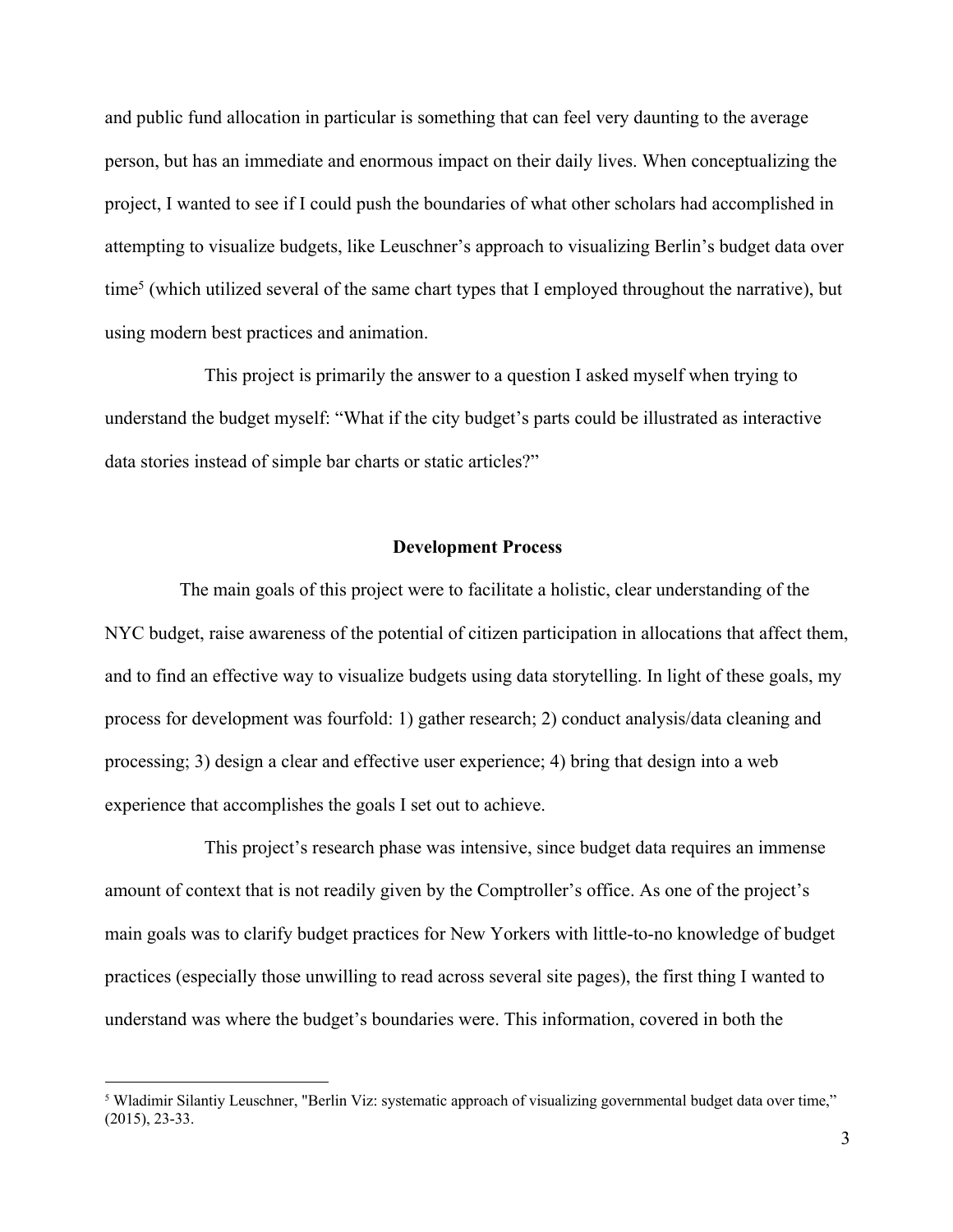background of this paper as well as the site's narrative, directly contributed to the animated visualization of the "core" of the budget (Figure 1). Using resources from the Office of Management and Budget<sup>678</sup> and the Independent Budget Office,<sup>9</sup> both of which are directly connected to the city, I constructed both the narrative and the explanatory visualizations. The second thing I wanted to clarify was the difference between Adopted and Modified funds, which were explained on the Comptroller's data site, but not in a way that a layperson could understand.<sup>10</sup> This was vital to the creation of several of the 5-year community board budget analysis visualizations, as there were different use cases for either. When doing a historical look-back at budget data, the Adopted vs. Modified becomes a matter of expectation vs. reality, which was something that couldn't be communicated in the Comptroller's codebook. With more research, I learned how the Office of Management and Budget is involved in the budget process<sup>11</sup> and gained an understanding of the budget's balancing requirement, which ended up contributing greatly to the narrative.

The data cleaning and processing phase took place across a number of tools, namely Python in a Jupyter notebook, Tableau, QGIS, and Excel. Most of the data was processed in the Jupyter notebook using pandas and numPy, but Excel was utilized for a subset of the datasets (including using VLOOKUP to match the geoJSON community district numbers with their respective community board for use in a choropleth), Tableau was utilized for testing data shapes,

<sup>6</sup> "New York City Budget Cycle," NYC Office of Management and Budget, accessed July 23, 2021, https://www1.nyc.gov/site/omb/about/new-york-city-budget-cycle.page.

<sup>7</sup> "Frequently Asked Questions," NYC Office of Management and Budget, accessed July 23, 2021, https://www1.nyc.gov/site/omb/faq/frequently-asked-questions.page.

<sup>8</sup> "Description of all Publications - OMB," NYC Office of Management and Budget, accessed July 23, 2021, https://www1.nyc.gov/site/omb/publications/description-of-all-publications.page.

<sup>&</sup>lt;sup>9</sup> "The Road to Adopting New York City's Budget," accessed July 23, 2021, NYC Independent Budget Office, https://www.ibo.nyc.ny.us/IBORoadmap.pdf.

<sup>&</sup>lt;sup>10 "</sup>Checkbook NYC," New York City Office of the Comptroller, accessed September 27, 2021, https://www.checkbooknyc.com/site-overview.

<sup>11</sup> David J. Levy, "New York, New York: Lessons Learned from the Biggest Local Government," *Journal of Policy Analysis and Management* 24, no. 2 (2005): 425-27, accessed July 23, 2021, http://www.jstor.org/stable/3326219.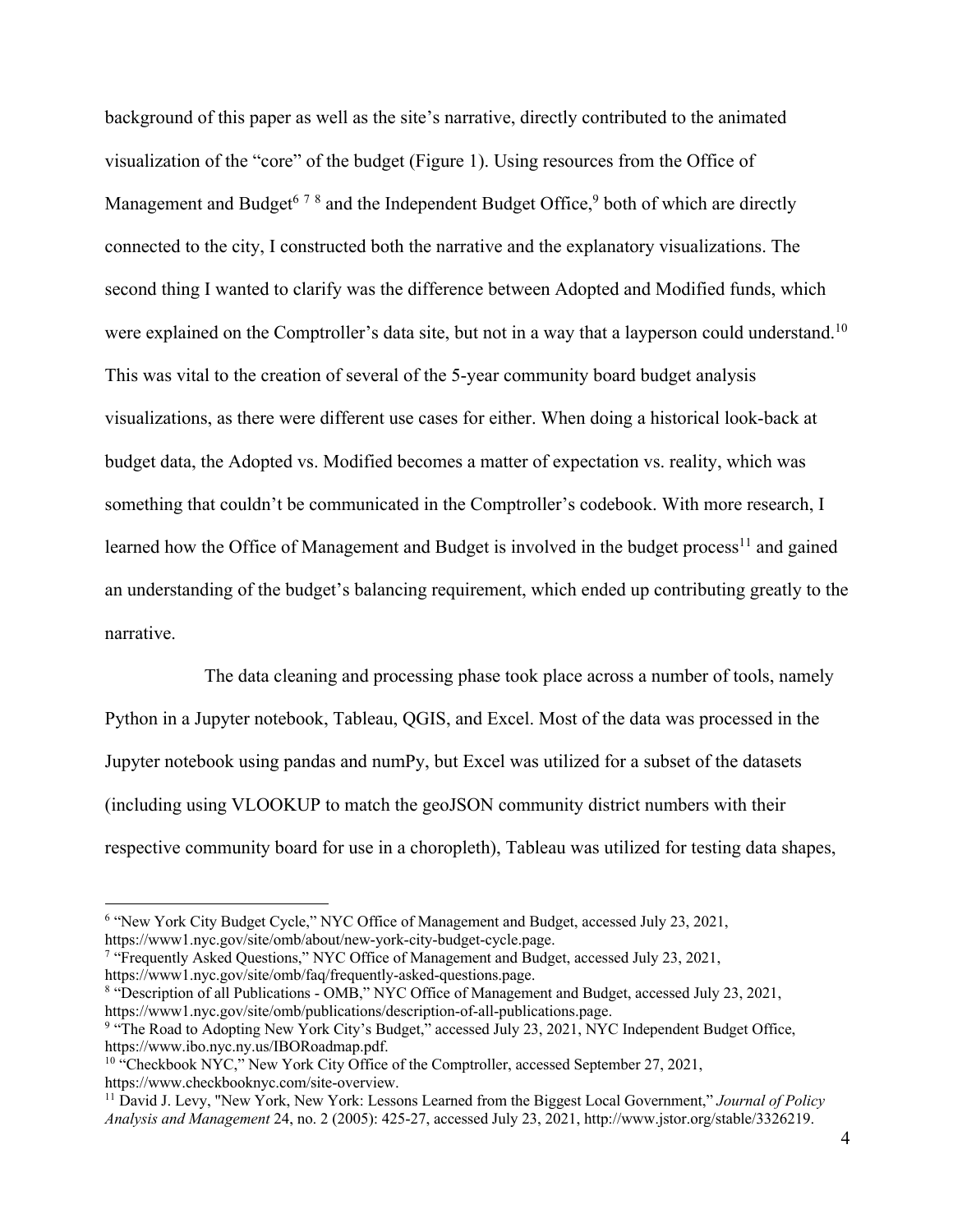and QGIS was solely used to reproject the geoJSON obtained from the NYC Department of City Planning's data portal, Bytes of the Big Apple. The budget data was obtained from the Comptroller's data portal, Checkbook NYC, as five separate datasets that were concatenated in the Jupyter notebook and then processed into five of the ten final datasets.

The following dataset explanations are all a result of data processing done in that Jupyter notebook, resulting from the budget data. Adoptedtotal.csv was a result of grouping the data by the feature "Year" and using the built-in sum function to sum by the feature "Adopted." Topten-mod-total.csv also used the base budget dataset, grouping the data by "Year" and "Agency" and then performing a sum on the "Modified" feature. This was then pivoted, sorted by the highest values per year, and sliced down to the top ten, then later reduced to only five entities in the editing process. Commboards.csv is the most comprehensive Community Board-centered dataset and the basis for many of the visualizations in the second half of the explainer, created by doing a string search for the term "Community Board" in the "Agency" feature. From that subset, commsmod.csv was created using a for loop to search through every row in the "Agency" feature for a borough match, pushing the result to an empty array, then assigning the array to a new feature in the dataset titled "Borough." The resulting dataset was also used to create commboard-totals.csv, which takes the new feature, groups the data by both "Year" and "Borough," and sums the feature "Modified." After conducting this groupby, the data was pivoted, using the years as columns and the boroughs as rows, with the Modified numbers as the values of the dataset.

One of the datasets was partially constructed in Excel, but modified using Python the dataset in question, tenmil-withpercent.csv, was retrieved from the Independent Budget Office's brochure-based explanation of the budget to be reimagined as a visual component. The data was reconstructed as "parts of a whole," and additional calculations were conducted using the same brochure for some of the units to obtain their totals. The percentage column was created in

5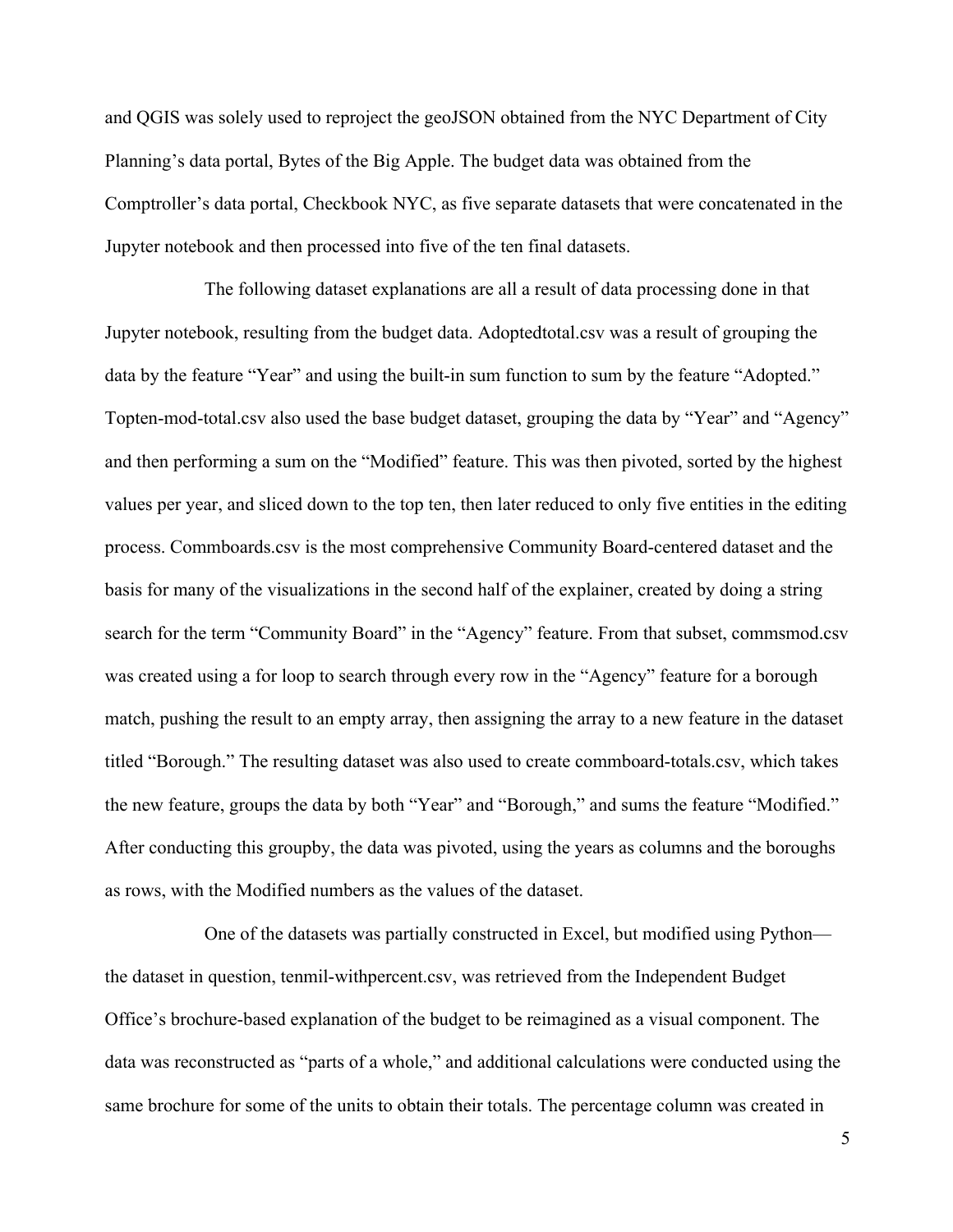the Jupyter notebook, but the visualizations required distillation of the numbers into their unit price and total price to visualize the total amount required for those categories. Finally, all of the calendar datasets (dates21.csv, datespartial-half1.csv, and datespartial-half2.csv) were created in Excel using autofill for simplicity and to avoid using JavaScript to save computation power.

For a five-year analysis, I had to focus on one topic so that the analysis itself wouldn't be overwhelming—when I examined the data, I noticed that community boards were given an allocation, and from prior experience attending a community board meeting, I was very interested in diving deeper into those fund allocations. Community boards themselves function as yet another level of government between residents and city government and play a vital role in the budget process. As I conducted preliminary descriptive analysis, I began to wonder if, on the whole, there were any patterns in which boards got more funding, which led to two questions: 1) "Is there a relationship between a board's location and how much it gets in funding?"; and 2) "Is there a relationship between a board office getting more funds and the difference between their adopted vs. modified budget for the fiscal year?" In order to answer these questions, I conducted a series of tests, including an ANOVA test and a Pearson's correlation matrix.

The ANOVA test turned out to be more useful than the correlation matrix, and I put the second question to the side to keep the scope of the project from becoming too large. Setting aside boroughs that did not have an adequate sample size from which to draw, I conducted the test on Brooklyn, Manhattan, and Queens community boards, which had normal distributions and a good sample size to draw from. The f-statistic was  $\sim$ 74.73, and the p-value was far beneath the standard alpha threshold of 0.01, so the statistics indicated that, in this case, the null hypothesis should be rejected and that the answer to the first question was that there is a relationship between location and funding. I decided not to display the results of the test in the narrative mainly to keep it accessible for an everyday audience, who might not be engaged by the results. This process did,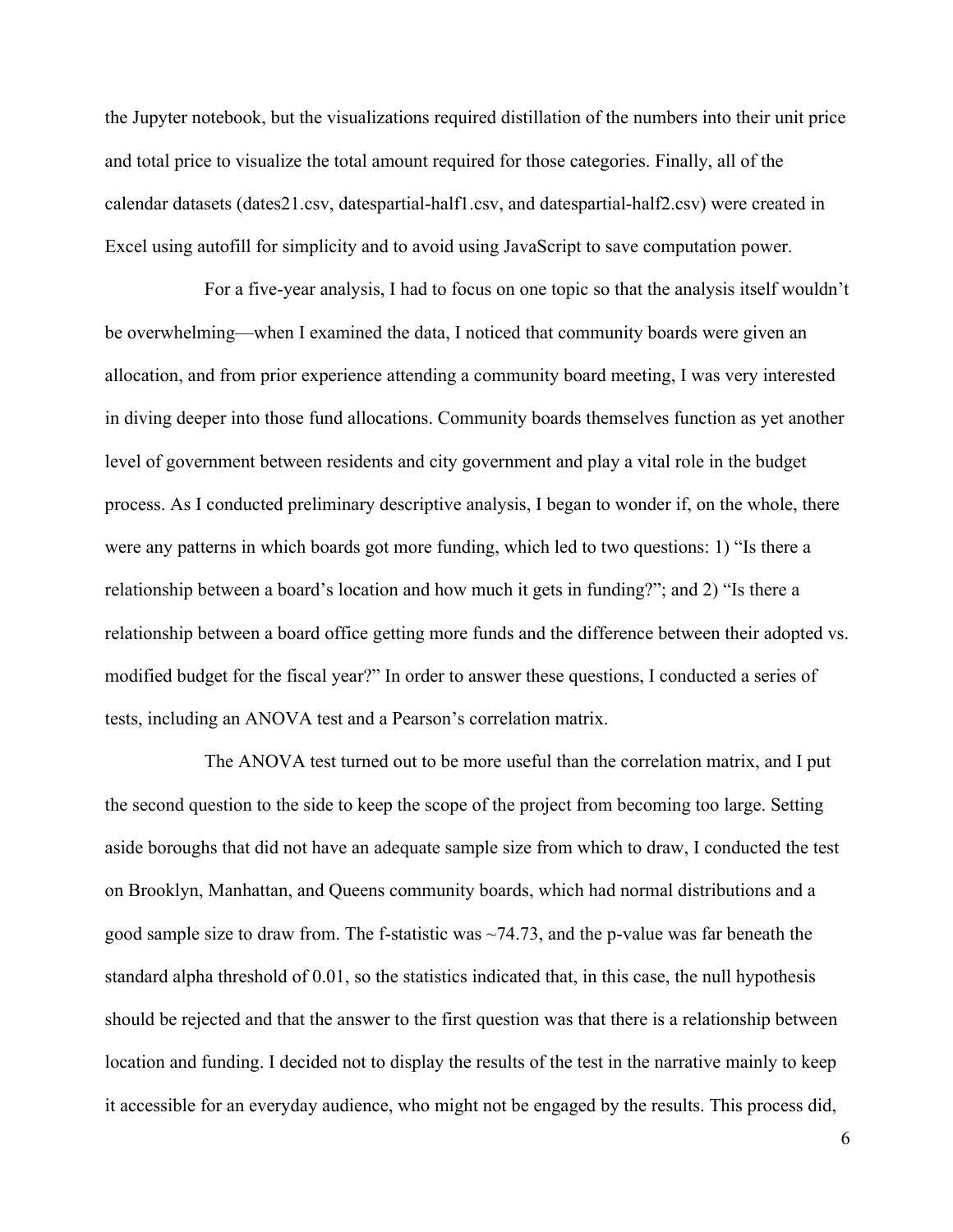however, influence the spontaneous creation of a jitterplot (Figure 2) inspired by one of the preliminary descriptive analysis visualizations, which made the results of this test very clear.

Turning to narrative and design, I conducted both processes in concert. The idea behind this was to make the narrative and visualization design as seamless as possible. From a design perspective, one of my main goals was to make the site beautiful and engaging with the intent to ease understanding. Large paragraphs can be difficult to parse, so something I wanted to do very early on was highlight important key terms and phrases that would draw the audience's attention and help them synthesize the information to the point of understanding. I centered the design theme around the city's nickname, "The Big Apple," and used gala apples as the centerpiece for the site's color palette. After selecting the colors, I tested them using Susie Lu and Elijah Meeks' VizPalette<sup>12</sup> for accessibility and clarity in all forms of visualization (dots, lines, bars, etc). In terms of typography, I wanted web fonts that were fun, but also reduced fatigue as much as possible, allowing for ease of readability on all levels. The decision to use Capriola for headings and Asap for the body text was to remove distraction as much as possible—Capriola has so much character that I was worried it would steal the show from the visuals, so Asap, which is also a sans serif font that has much in common with Capriola without having as much showmanship, felt like a natural choice (Figure 3). The roundness of the typefaces was also very intentional, drawing attention back to the theme of the "Big Apple."

That design theme is similarly invoked throughout the narrative, using an apple as an overarching metaphor for the budget. With that theme in mind, I did multiple iterations of storyboarding for each part, highlighting key points of the high-level overview section of the narrative, and then constructing a whittled-down version of my initial concept for the five-year

<sup>12</sup> Susie Lu and Elijah Meeks. "Viz Palette." https://projects.susielu.com/viz-palette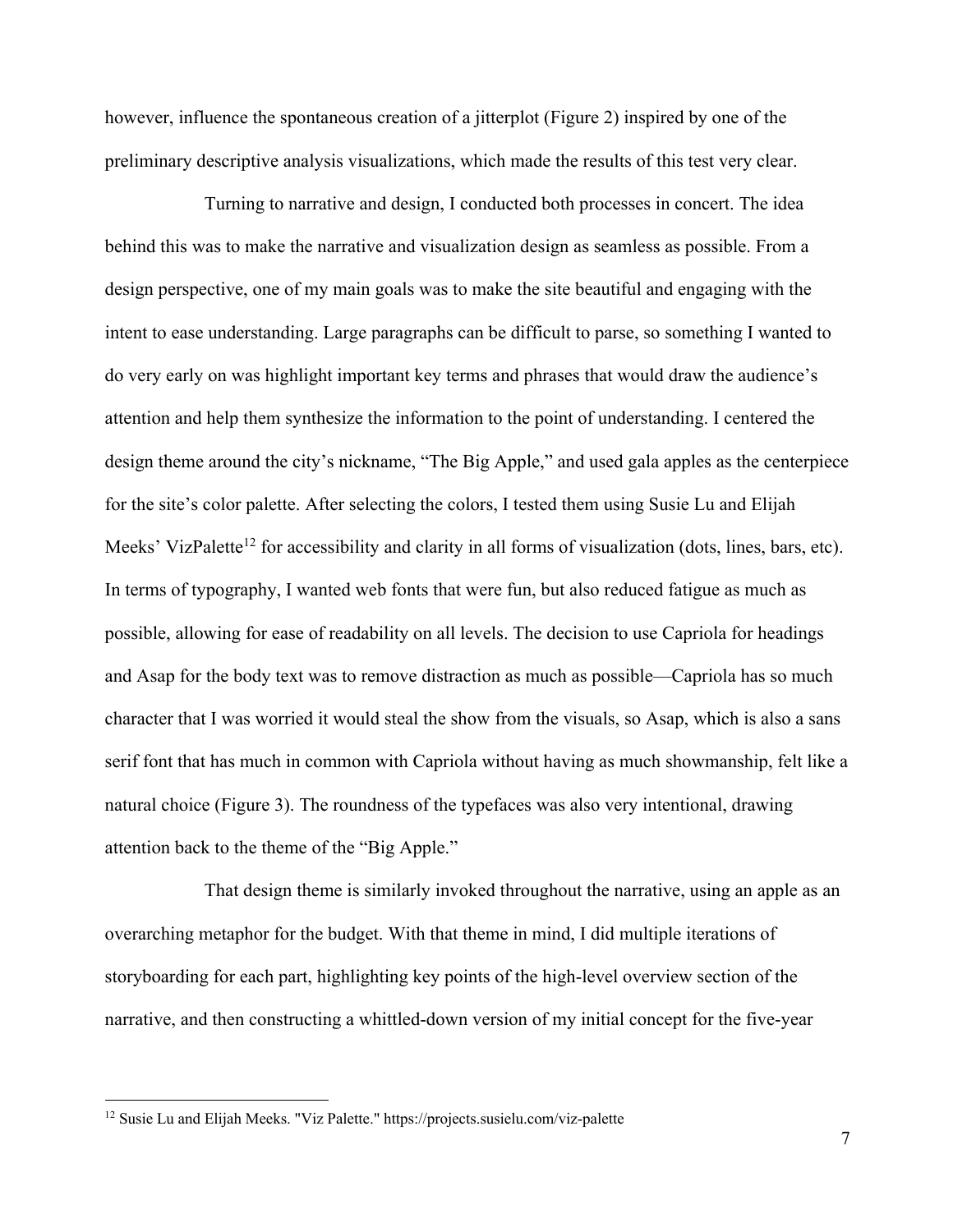analysis. In this section, I was surprised to find that the COVID-19 pandemic *had* had a noticeable impact on the budget, and made a note of that in the narrative—a potential explanation for the decrease in overall funding may lie in the fact that there was a massive amount of flight from the city during the early days of the pandemic, which is interesting when considering that the budget is required to be balanced within \$5 million.<sup>13</sup> According to Jordan, there is a prevailing theory that citizens can express their discontent with government policy when they "exit the market by moving out of the jurisdiction."<sup>14</sup> In this case, the reduced overall revenue from the lack of ability to tax those residents who had fled the city would naturally lead to a reduction in expenditure allocation. Moreover, according to Gordon et al, "most states and localities started 2020 in very favorable fiscal condition,"15 and NYC's 2020 Fiscal Year adopted allocation reflected that as well. This created a great moment in the narrative where I was able to create a small insight before drilling down into the next level of the analysis. From that insight, shifting the focus in the narrative onto the community boards gave me the opportunity to explore the concept from a geographic level while also creating a fun interactive moment that asked the audience to identify themselves within the position of the narrative, giving it stakes.

For the visualizations, I created basic designs that were iterated on multiple times, based on both the data and the narrative. Previous attempts by scholars to visualize other government budgets tended to have success with treemaps,  $16$  so I knew that using a treemap (Figure 4) to show parts of a whole was going to come into play, which manifested while I was

 $13$  Levy, 425.

<sup>14</sup> Meagan M. Jordan, "Punctuations and Agendas: A New Look at Local Government Budget Expenditures," *Journal of Policy Analysis and Management* 22, no. 3 (2003): 348, accessed July 23, 2021, http://www.jstor.org/stable/3326031.

<sup>&</sup>lt;sup>15</sup> Tracy Gordon, Lucy Dadayan, and Kim Rueben, "STATE AND LOCAL GOVERNMENT FINANCES IN THE COVID-19 ERA," *National Tax Journal* 73, no. 3 (2020): 737.

<sup>16</sup> Francisco Cifuentes-Silva, Daniel Fernández-Álvarez, and Jose E. Labra-Gayo 2020, "National Budget as Linked Open Data: New Tools for Supporting the Sustainability of Public Finances," *Sustainability* 12, no. 11: 4551, 7-8, https://doi.org/10.3390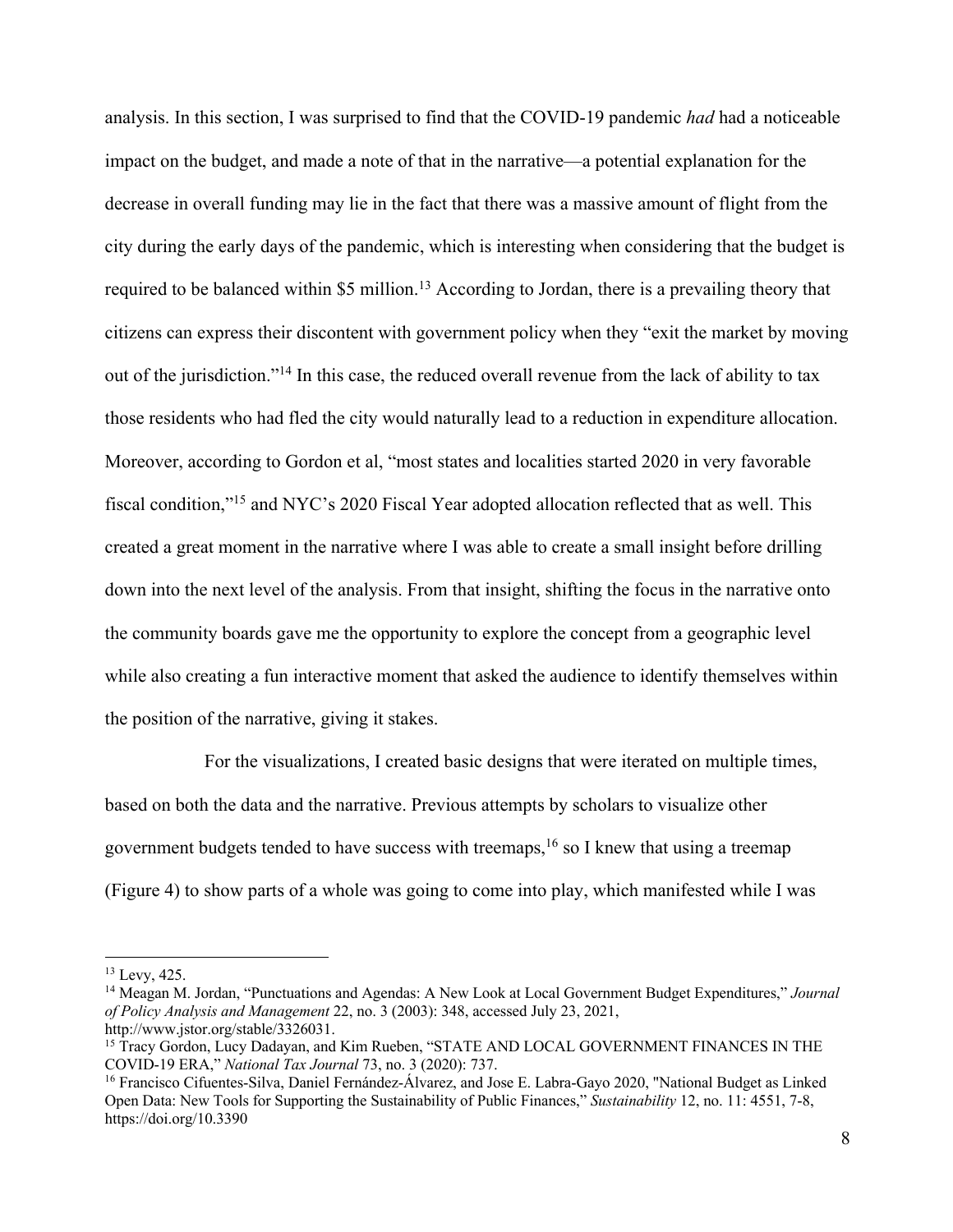storyboarding the second part of the narrative, and I already had the idea to create a map (Figure 5) using the skills I learned in a previous map-focused course, so from there, it was a matter of asking what the best representation was for the other points in the process. I decided on a horizontal bar chart (Figure 6) for the initial step in part two in order to start from a high-level overview, then zoom down into the community boards by using a heatmap table (Figures 7A, 7B) as an intermediary step. I completed conceptualization for the visualizations in reverse, since the second part of the narrative was more data-driven than the first, and I wanted to make sure everything made sense before stepping back and creating the visuals for the explanations.

Many of the visualizations for the first part were not driven by large amounts of data, but were visual representations of concepts, save for the section showing how big \$10 million is in the scope of the entire Adopted budget for one year. That section in particular was one of the most difficult for me to both conceptualize and code, as I was reimagining a previously-conducted concept from the Independent Budget Office<sup>17</sup> that was in line with the second goal of this project—attempting to see if there was a way to show this concept in an even more comprehensible way. In the end, I decided to use animation to represent this concept in a way that a static representation wouldn't accomplish (Figures 8A, 8B).

When I entered the code phase, my process became even more integrated—with the structure of my narrative and visualizations down, I was constantly iterating on both as I coded, adding or removing parts as necessary. I contemplated using a framework like Vue.js to set the project up, but felt that it would add a level of complication that would not be helpful to the process. Instead, I opted for a very basic setup of one HTML file, one CSS file, and one JavaScript file, which would work in tandem to create the site. In addition, debugging would be less

<sup>&</sup>lt;sup>17</sup> "Understanding New York City's Budget: A Guide," NYC Independent Budget Office, July 2021, https://www.ibo.nyc.ny.us/iboreports/understandingthebudget.pdf.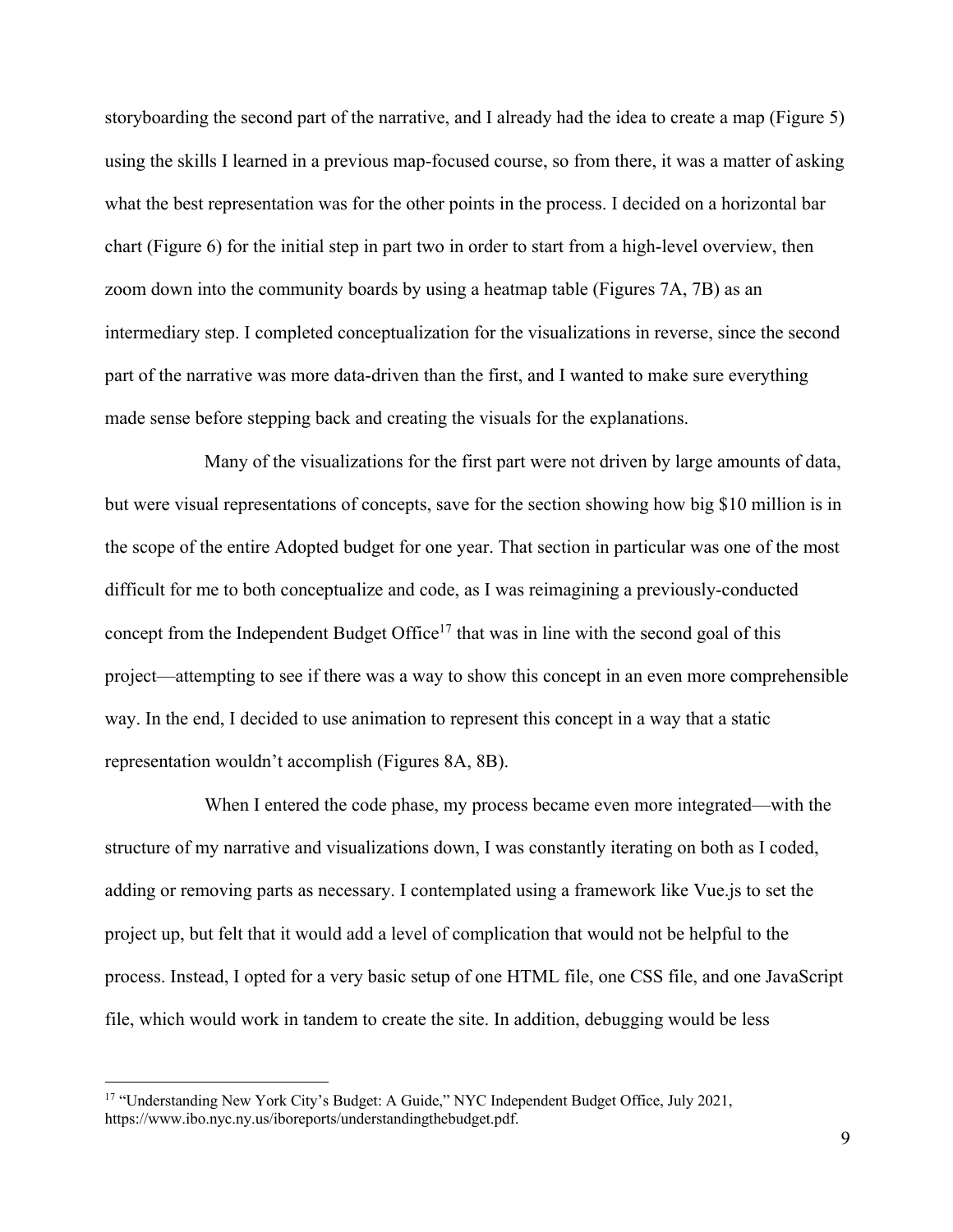complicated. My coding process generally began with pen and paper, re-sketching the intended visual and then pseudocoding the logic necessary in order to bring the visual to life. For some of the visuals, I used an Observable HQ notebook to test out code in an asynchronous environment. I had used scrollama once before, in a project for a previous class, but I had used it with Vue.js and wasn't sure how I would structure it in this project. In the end, I set it up in the initialization function, which executes once all of the data is loaded in.

Throughout the coding phase, I was constantly learning and becoming familiar with scrollama, altering the logic of the code on an as-needed basis. One of the principles I tried to implement was the idea of keeping the code DRY (don't repeat yourself) and using functions where possible to both keep the code organized and efficient. This meant that, several times through the process, I would notice a block of code that could be made DRY and edited when necessary.

#### **Connections to Focus Area and Coursework**

Throughout the project, which is primarily visualization-based, I was constantly leveraging prior experiences from previous courses. The skills and languages I learned in my Data Mining class with Professor Ashwin Satyanarayana and Working With Data class with Professor Timothy Shortell (Python in particular, using numPy and pandas) were crucial to parsing and analyzing the 800,000 total rows that resulted from combining five years of budget data, especially when it came to using Python to filter, pivot, and transform the data I needed and calculating yearover-year percentage changes for the community boards. Additionally, the skills I learned in my Data Analysis Methods class with Professor Howard Everson were crucial to answering the pivotal question in part two of the narrative—without that foundation in statistical analysis, I would not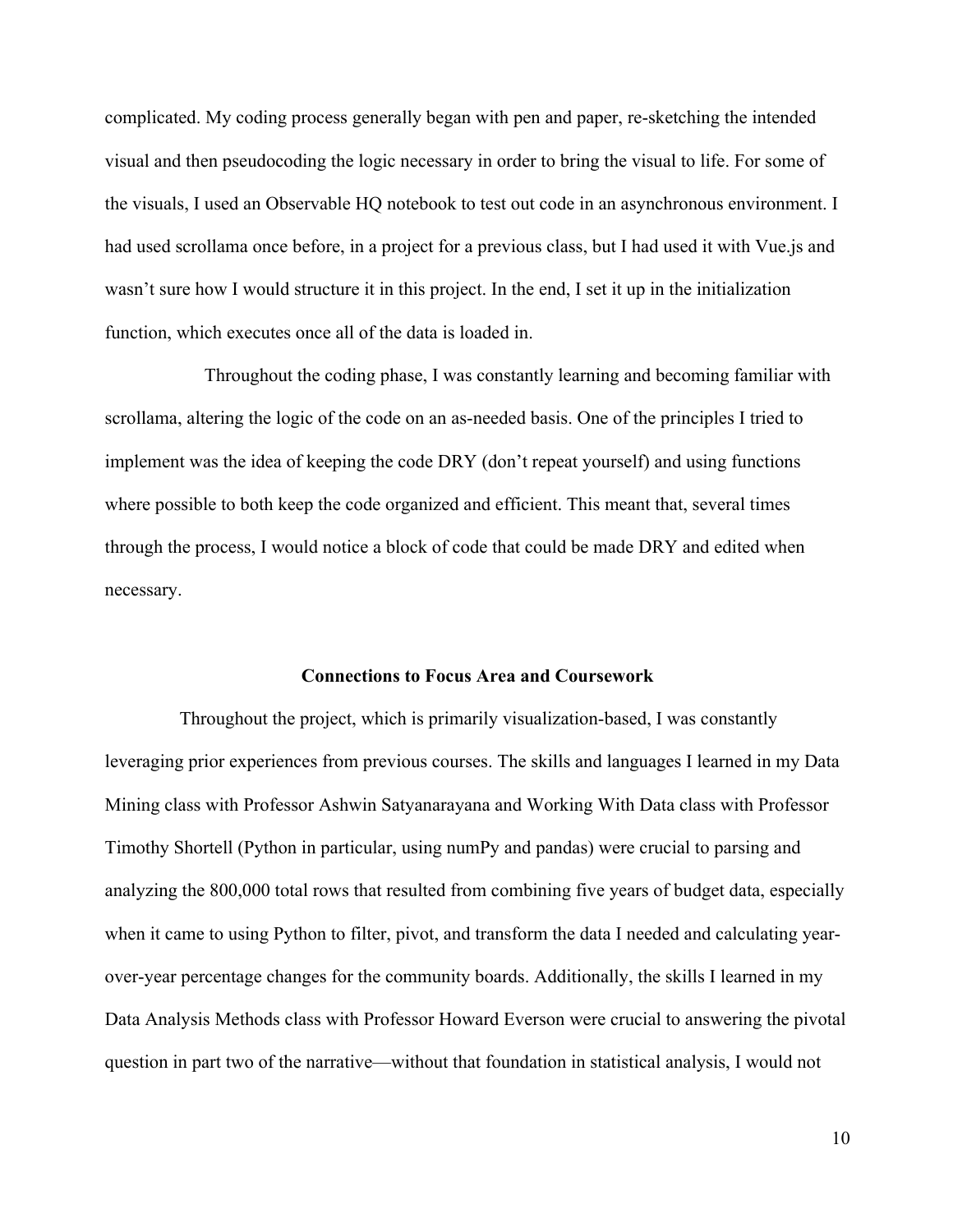have been able to confirm that there was a relationship between the location of a community board and its increased funding.

My course work was also based in best practices for data visualization, particularly considering how people understand information, points of data feminism (including data ethics), and accessibility standards, all gathered through my Fundamentals of Data Visualization class taught by Professor Michelle McSweeney and Data, Culture, and Society class taught by Professor Katherine Behar. Both classes approached data and visualization with care, and I attempted to use those same principles in assembling the narrative of the project. Part of my course work also entailed taking electives like my course on Geographic Information Systems taught by Professor Shipeng Sun, which was instrumental to representing the community boards as a choropleth over a period of time, and a digital humanities course taught by Professor Bret Maney, which influenced my design and narrative-constructing sensibilities to effectively deliver the humanistic narrative experience that I landed on with this project.

The visualization studio courses I took with Professor Aucher Serr on creating web visualizations were the most vital to the project's success—many of the examples we investigated in both the Interactive Data Visualization and Advanced Interactive Data Visualization studio classes structurally inspired and laid the groundwork for this project. These classes taught me most of what I know about front-end development of visualizations, particularly in constructing my data visualization process and introducing me to resources like the visualization-building package d3.js and the package scrollama.js. These classes also showed me the relevance and power of web-based visualization in terms of making information accessible to a wider audience, especially now, when web-based journalism is using these technologies and techniques. Throughout the project, I was constantly going back to concepts taught in these classes, and they were fundamental to the core of the project.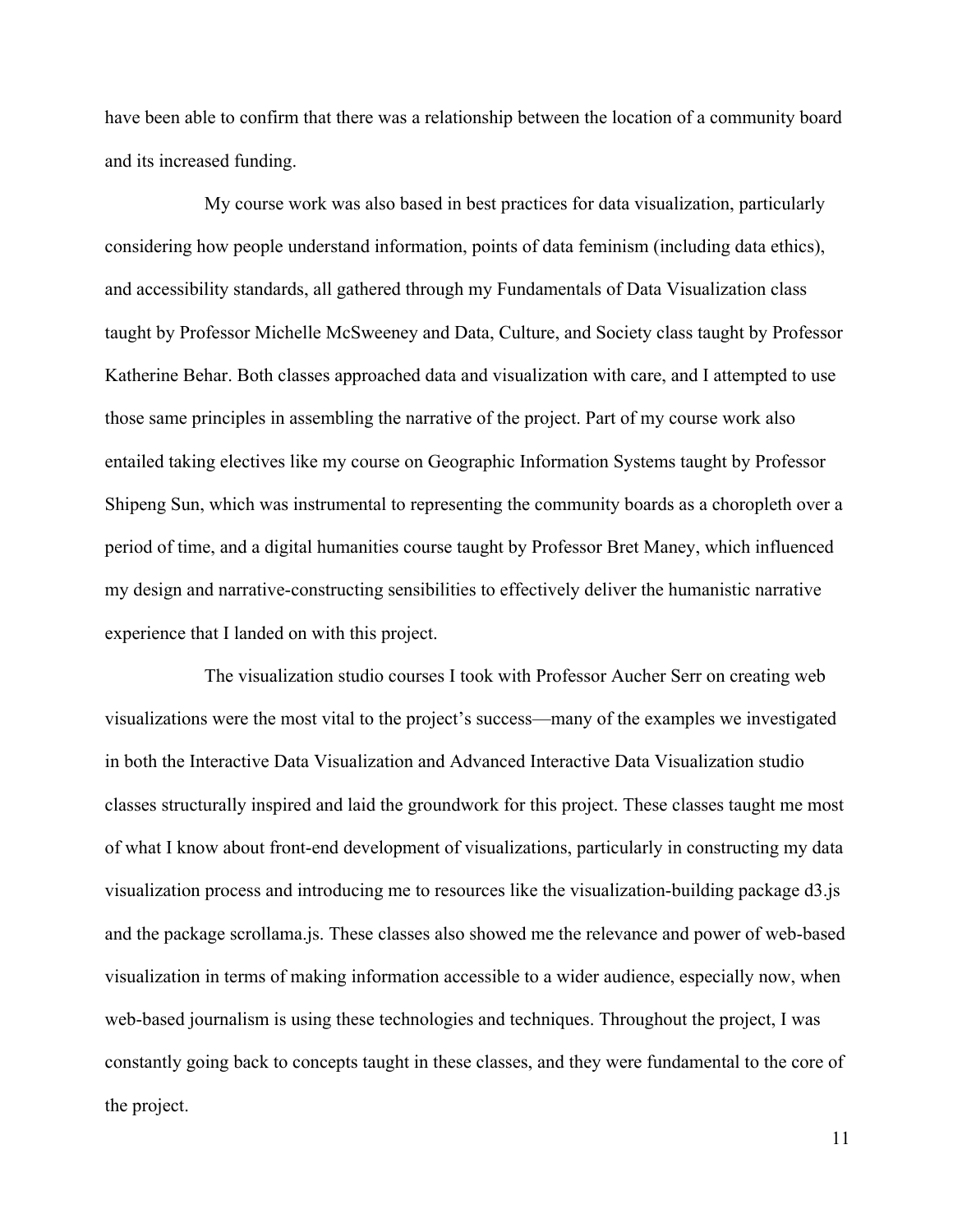#### **Evaluation**

This project was an enormous undertaking, and there were plenty of challenges along the way. In terms of the initial vision of the project, I accomplished the primary goals of what I set out to do, but reduced some of the more ambitious elements in the pursuit of those goals. Some of the challenges were in the data side of things, but most were in the coding process, which was dependent on other packages.

In my initial plan for this project, I cast a somewhat wide net in terms of the audience and the five-year analysis section. Though fundamentally, the goal was to analyze the budget data over five years, I soon found that there were so many agencies that attempting to visualize all 150+ agencies would get overwhelming for any audience looking for a clear explanation of the budget. My advisor, Professor Serr, was extremely helpful in guiding me towards a thought process that would create a more manageable scope, and in the end, what resulted was better for the project than what I originally had in mind.

Additionally, at the start, I identified three audiences for the project: NYC residents, NYC officials who are interested in alternative methods of budget visualization, and activists based in the city who need a way to reference and advocate for changes in budget spending. While the first two audiences remained central to the project, the third audience would have needed more of an exploratory tool that would allow them to find what they need. Due to my need to reduce the scope of the project in the interest of time and ease of understanding, I removed this particular intended audience from the scope of the completed project.

In every other matter, though, the project mostly aligns with the initial vision—I successfully centralized a narrative that facilitates a holistic understanding of the NYC budget and conducts a five-year analysis. Though that analysis is not necessarily of the consequences of budget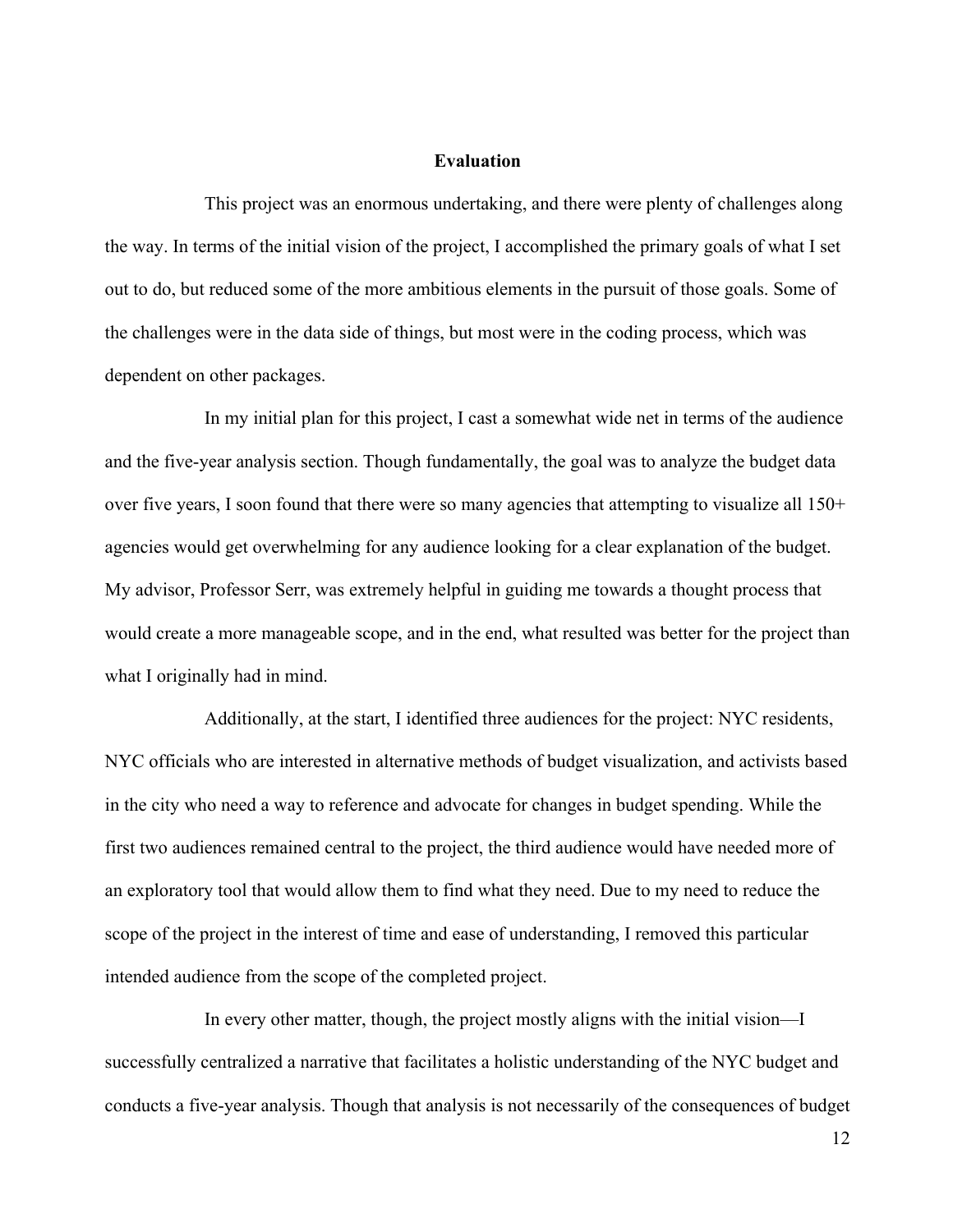cuts, which would have taken me far beyond the scope of the initial project, it does conduct a fiveyear analysis of an important part of New Yorkers' daily lives, raising awareness of this tool that residents have that can improve their quality of life.

Regarding challenges and setbacks, the data was initially troublesome due to the conflicting ways that the Comptroller's data codebook and the Independent Budget Office's explainers each defined "adopted" versus "modified." This was a major part of the project, because getting the intent of these numbers correct was crucial. Through the data analysis process and cross-referencing numbers between the IBO and the Comptroller's office, I was able to understand the difference and implement a clear explanation in the project so that future developers could more easily understand the codebook.

In the sphere of coding, there were several minor challenges that simply involved pseudocoding in an iterative manner until I understood what the obstacle was. However, one major challenge faced during the late development stages was the update of the scrollama content delivery network from version 2.2.3 to version 3.0, which completely broke my scrollytelling capabilities. This setback gave me the opportunity to rethink the way I had set up my repository, leading me to figure out that GitHub pages requires an empty ".nojekyll" file in the root repository in order to access the node modules subfolder when using npm to manage packages. From there, I streamlined my other code packages and ended up with a far more manageable setup that won't break (as CDNs are vulnerable in precisely the way described here).

This project succeeded in providing an engaging and high-level overview of the NYC budget, in addition to raising awareness about Community Board existence and office funding these functions have a deep impact on residents' daily lives, but because of the lack of visibility, residents don't usually even know that the boards exist, let alone that they exist to improve quality of life. Where this project could use some improvement is in terms of a wholly WCAG-compliant

13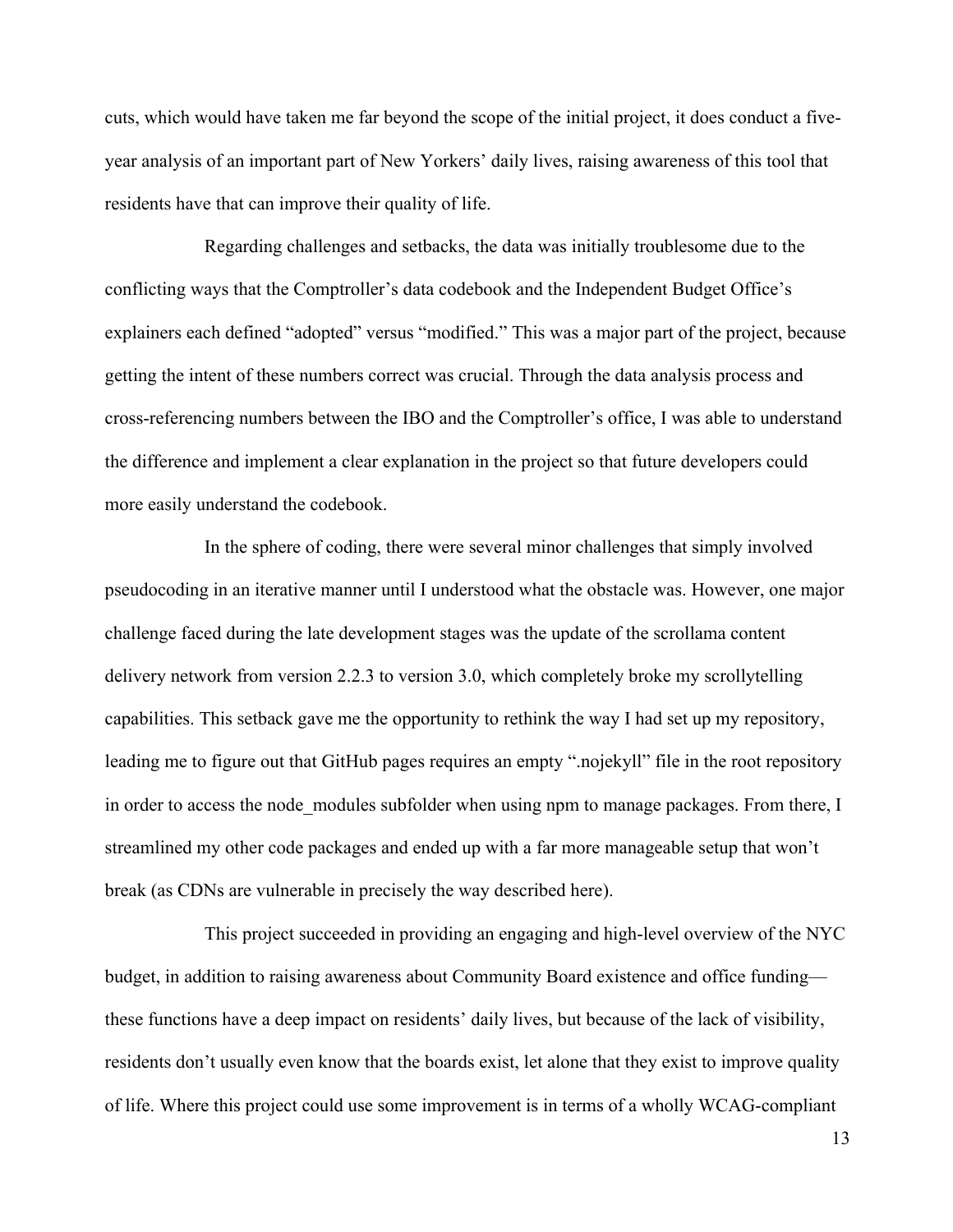accessible and mobile web experience, which I plan to rectify in the near future—as one person attempting to take this project on, I was limited in terms of having enough time to make sure that the visualizations worked and were wholly accessible at the same time. Though I did my best to keep content hierarchical and links underlined, I will revisit the project in the future to make sure that as many people can access it as possible. Despite this, my initial goals were accomplished, making this project an overall success.

#### **Continuation of the Project**

As mentioned, due to time constraints, I wasn't able to optimize the site for mobile or ensure that members of my audiences using screen readers can access the visualizations, but I plan to do so in the future, as I want the project to be as accessible to as many members of my intended audiences as possible. I also plan to make the site completely WCAG-compliant in terms of accessibility, adding descriptions to the SVGs/divs and textures to visualizations that only use color to encode values. Currently, the site is partially accessible by being structured hierarchically, having underlined links and large and legible fonts, using lists where items are listed, and using the word "interact" instead of "click" to be more inclusive for keyboard and mobile users. However, more can still be done, especially in terms of the visualization.

In the text of the site, I also outline another future endeavor: "This project will eventually have another sandbox component that allows you to fully dig into [each Community Board's spending allocations]." In the process of analyzing data, I obtained some very interesting results regarding the dollar difference between each Community Board's adopted vs. modified funding that would be a large project in its own right, and due to scoping, I set that and other large sandbox-type exploratory visualizations aside; however, I intend to create a second part to this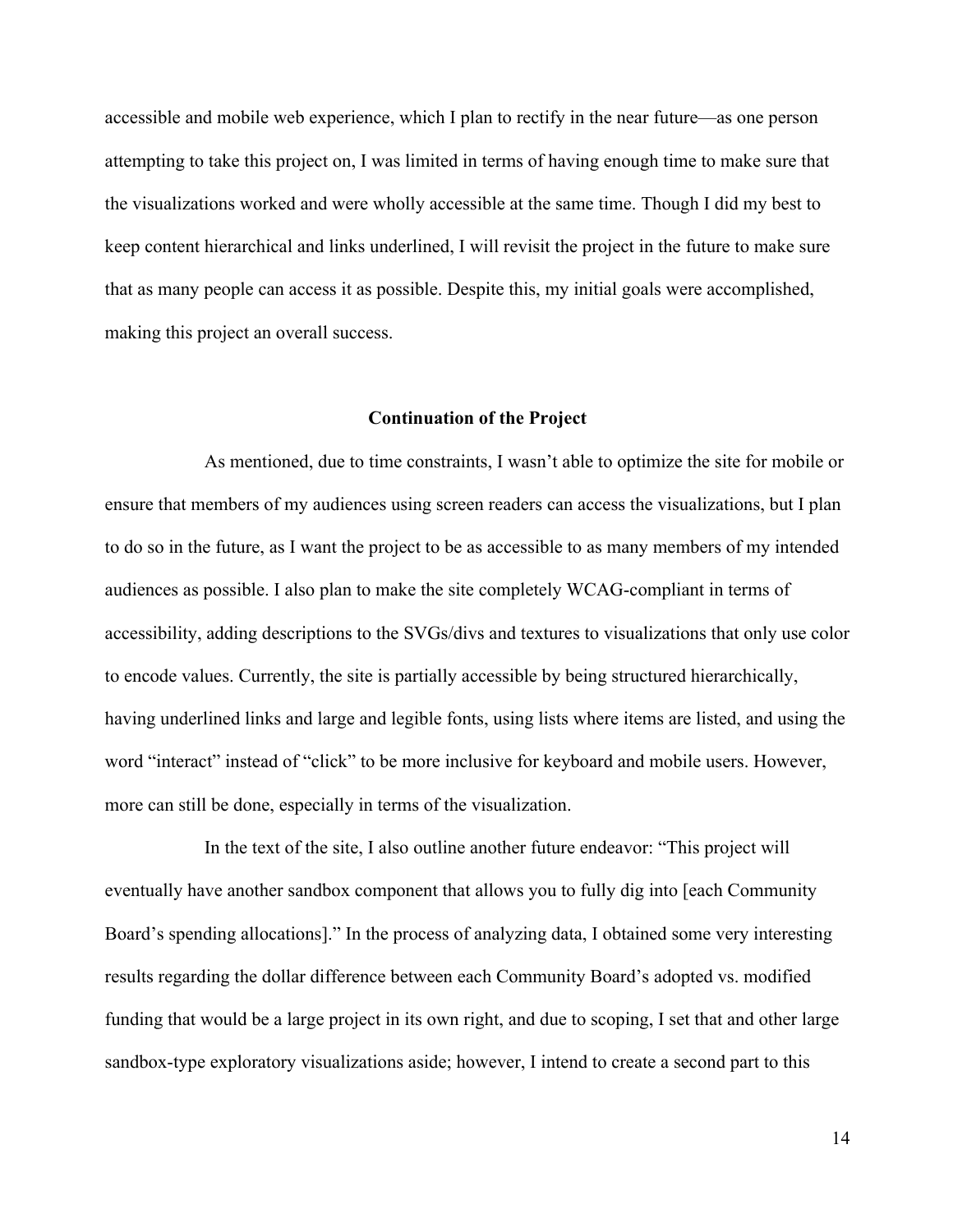narrative that will function as a separate sandbox in the future that will bring my intended third audience—activists—back into the picture.

Additionally, on the coding side, I intend to refactor the main JavaScript file into a module and components—my development process required that I work in a single file in order to have the most comprehensive view of the code, especially with the use of scrollama, but I would like the project to be able to be parsed by other developers and be of more use to others attempting to visualize budget data in the future.

Overall, I truly think this project could be a useful tool for those seeking to understand the NYC budget and get involved in their communities, and I intend to make it as complete as possible so that it can make a meaningful change in the way we live as New Yorkers.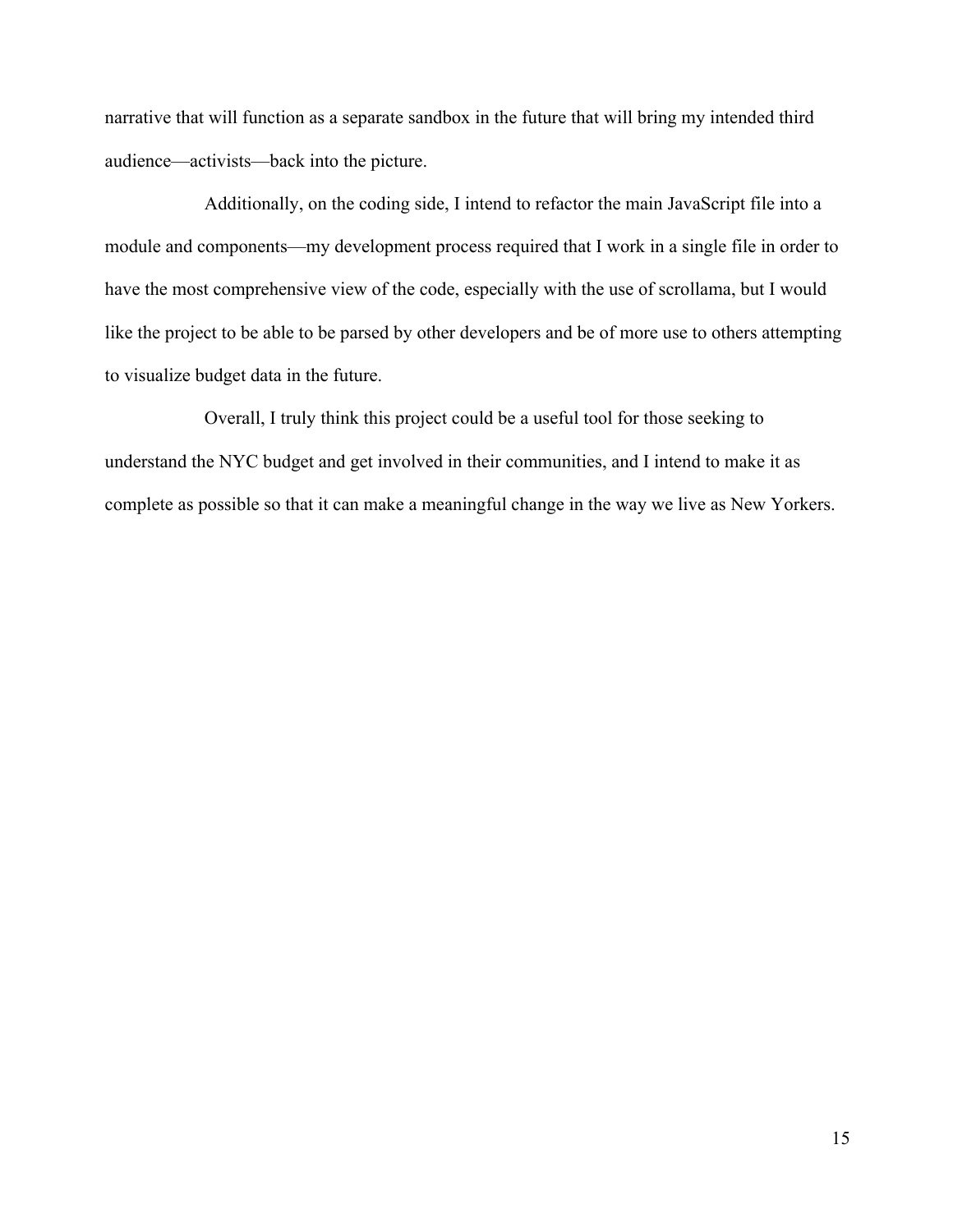#### APPENDIX A: FIGURES AND DIAGRAMS

Figure 1: A screenshot of the "core" visual which shows a breakdown of the aspects of the city budget.



**Figure 2:** A screenshot of the "jitterplot" which shows the distribution of values for all Community Boards by borough over a period of five years.

| Modified Budget Allocation (\$)<br>$650,000 -$ |                      |          |           |        |               |
|------------------------------------------------|----------------------|----------|-----------|--------|---------------|
| $600,000 -$                                    |                      |          | ٠         |        |               |
| $550,000 -$                                    |                      |          | ۰         |        |               |
| $500,000 -$                                    |                      |          |           |        |               |
| $450,000 -$                                    | $\ddot{\phantom{a}}$ |          |           |        |               |
| $400,000 -$                                    | ٠                    |          |           | å      | è             |
| $350,000 -$                                    |                      |          |           |        |               |
| $300,000 -$                                    |                      |          |           |        | 6             |
| $250,000 -$                                    | $\mathbf{g}$         |          |           | ۰      |               |
| $200,000 -$                                    | $\mathsf{Bronx}$     | Brooklyn | Manhattan | Queens | Staten Island |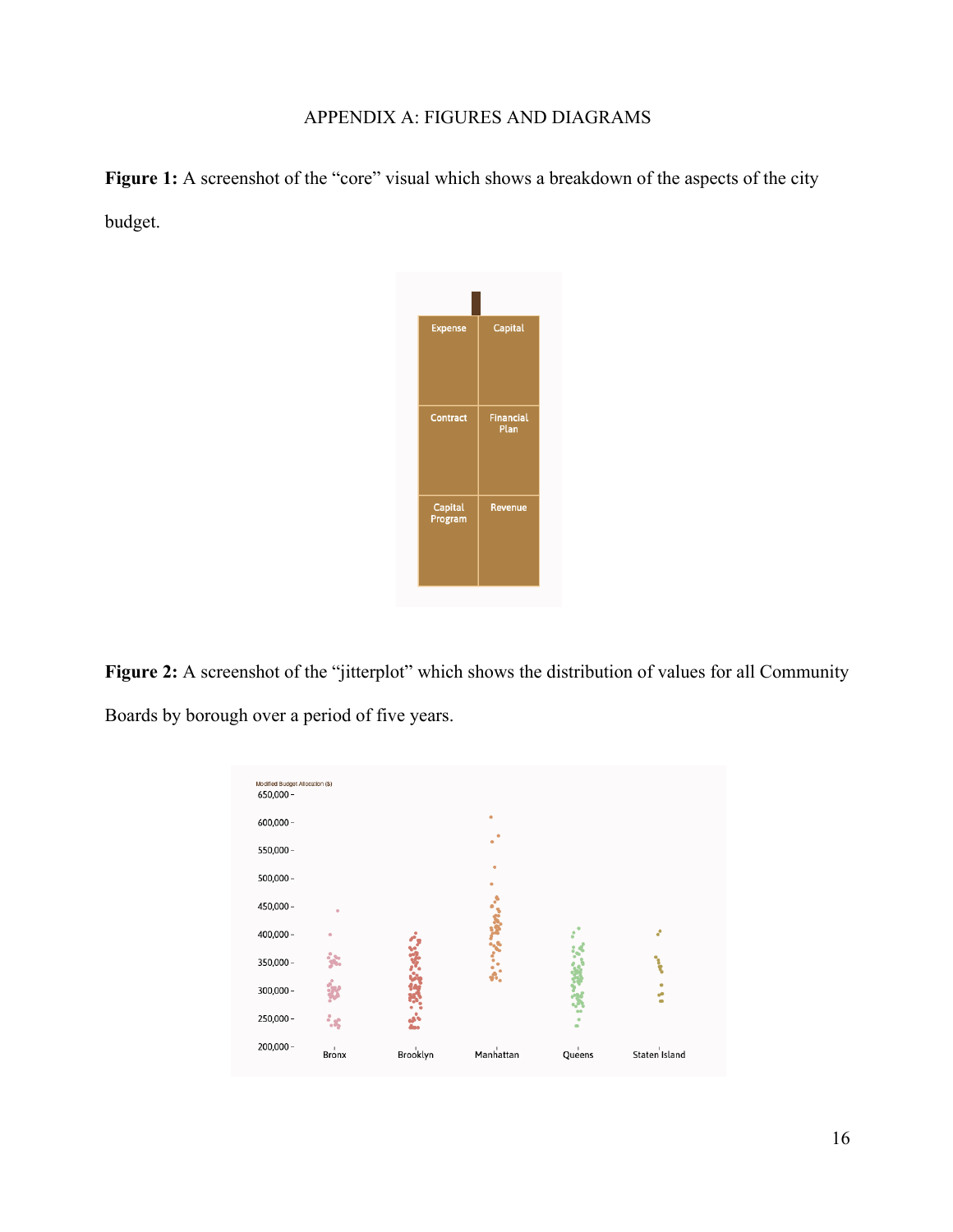**Figure 3:** A screenshot of the first part of the narrative, displaying the effect of the typography in context.



**Figure 4:** A screenshot of one of the completed treemaps showing a breakdown of allocated

funding for one community board (Manhattan Community Board # 12) in 2021.

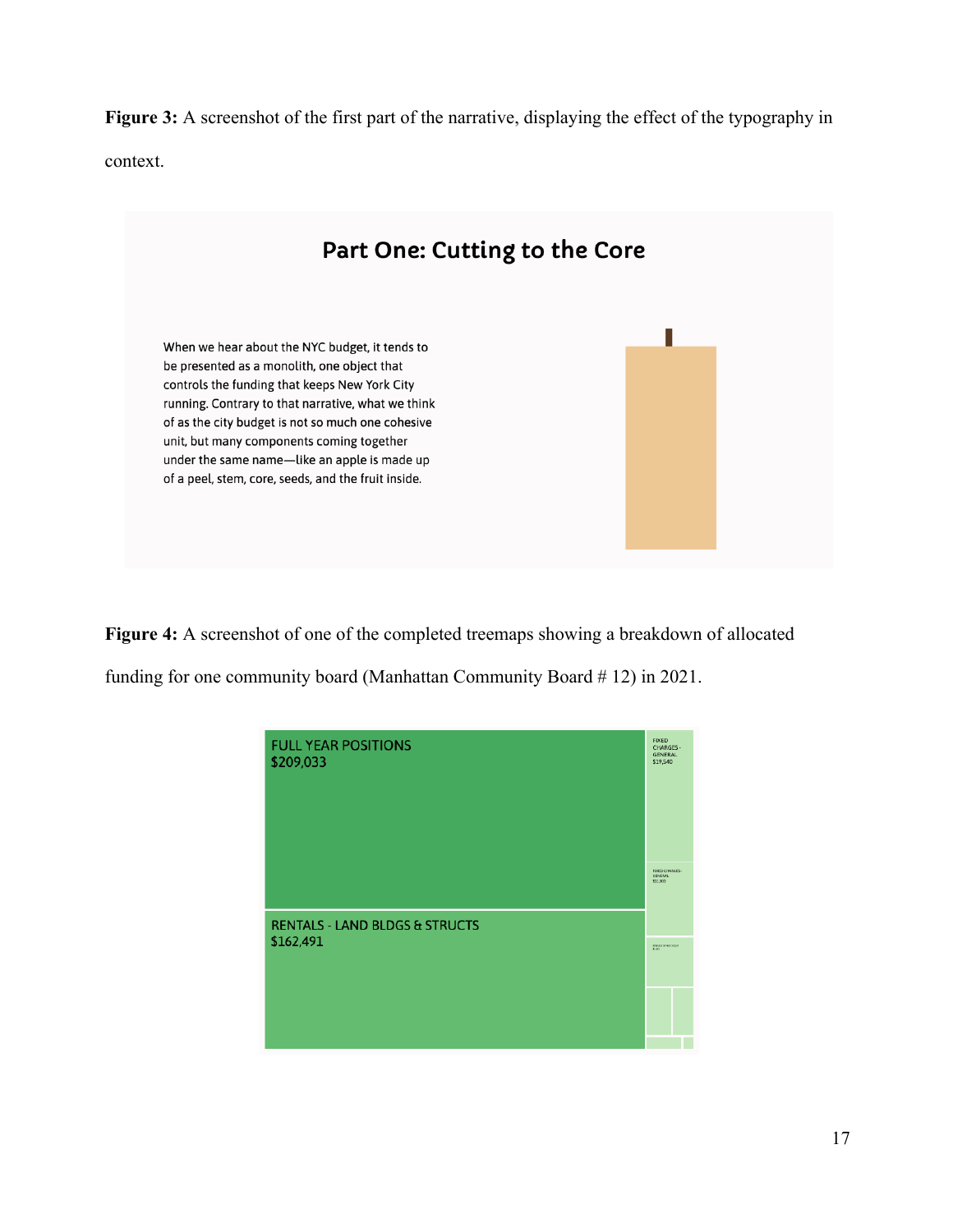**Figure 5:** A screenshot of the map interface within the narrative, with range slider, choropleth, detail pane, and supplementary area chart.



Figure 6: A screenshot of the horizontal bar chart in the second part of the narrative showing total adopted budget funds for each year.

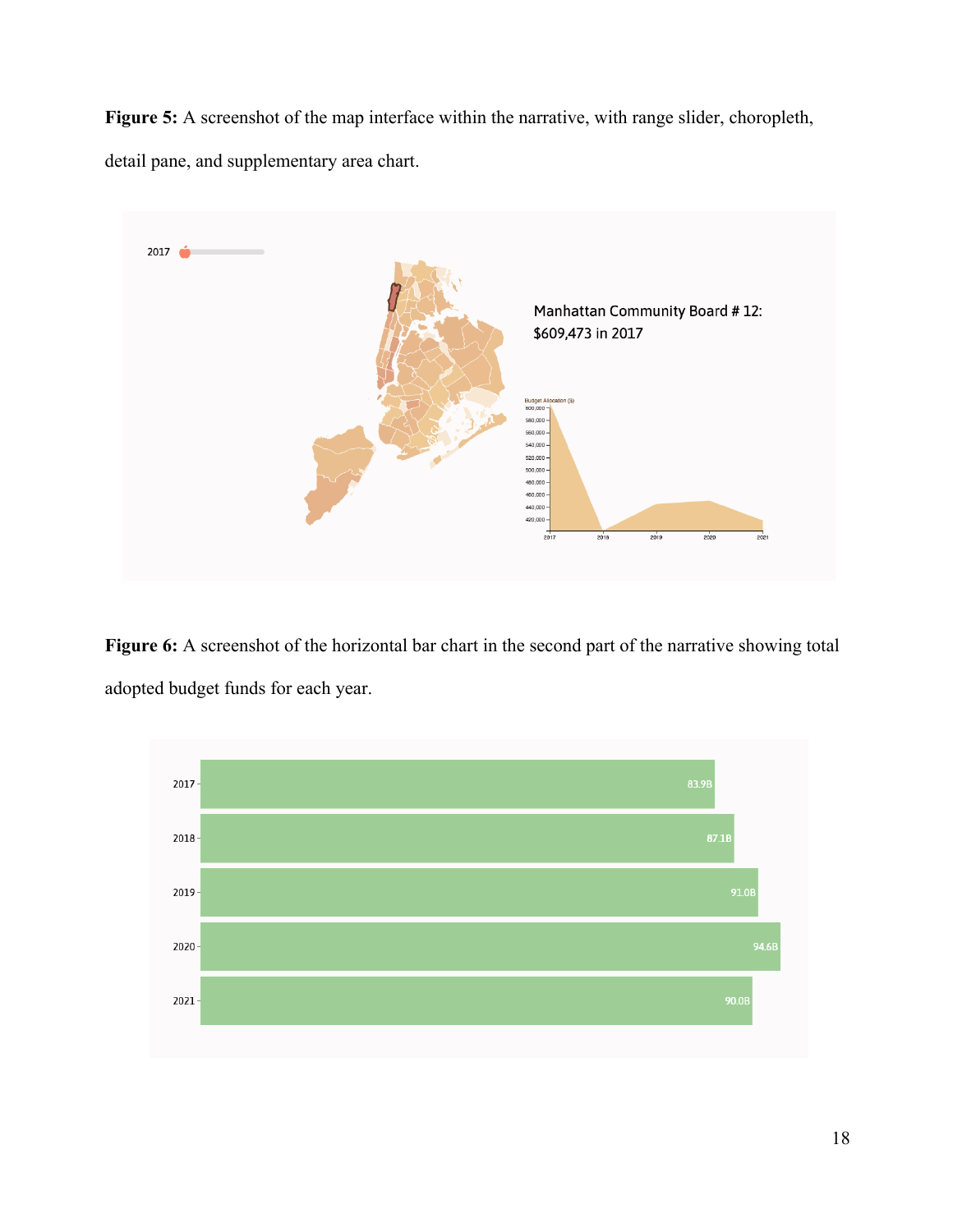**Figures 7A, 7B:** Screenshots of the resulting heatmap tables in part two. Figure 7A (top) shows the top 5 agencies by total amount of funding awarded per year, while Figure 7B (bottom) shows the same for each borough of the city.

| <b>Budget Agency</b>           |       | 2017  | 2018  | 2019  |       | 2020  | 2021  |
|--------------------------------|-------|-------|-------|-------|-------|-------|-------|
| Department of Education        |       | 23.5B | 25.1B | 27.1B |       | 28.1B | 29.2B |
| Department of Social Services  |       | 9.71B | 9.92B | 10.2B |       | 10.6B | 10.2B |
| <b>Pension Contributions</b>   |       | 9.40B | 9.63B | 9.95B |       | 9.79B | 9.47B |
| Miscellaneous                  |       | 9.27B | 9.26B | 10.2B |       | 10.0B | 11.5B |
| <b>Debt Service</b>            |       | 5.89B | 6.70B | 6.38B |       | 6.58B | 8.20B |
|                                |       |       |       |       |       |       |       |
|                                |       |       |       |       |       |       |       |
|                                |       |       |       |       |       |       |       |
|                                |       |       |       |       |       |       |       |
| <b>Community Board Borough</b> | 2017  | 2018  | 2019  |       | 2020  | 2021  |       |
| <b>Bronx</b>                   | 3.30M | 3.35M | 3.99M |       | 4.08M | 3.63M |       |
| Brooklyn                       | 5.15M | 5.18M | 6.22M |       | 6.29M | 5.47M |       |
| Manhattan                      | 4.72M | 4.47M | 5.21M |       | 5.30M | 4.80M |       |
| Queens                         | 4.09M | 4.13M | 4.94M |       | 5.03M | 4.39M |       |
| Staten Island                  | 917k  | 918k  | 1.08M |       | 1.10M | 961k  |       |

**Figures 8A, 8B:** Screenshots of the visual representation of funding in context of the total budget amount for the year 2021. Figure 8A (left) shows \$10 million in that total context, while Figure 8B (right) shows the approximate amount necessary to fund 13 services for the year in that context.

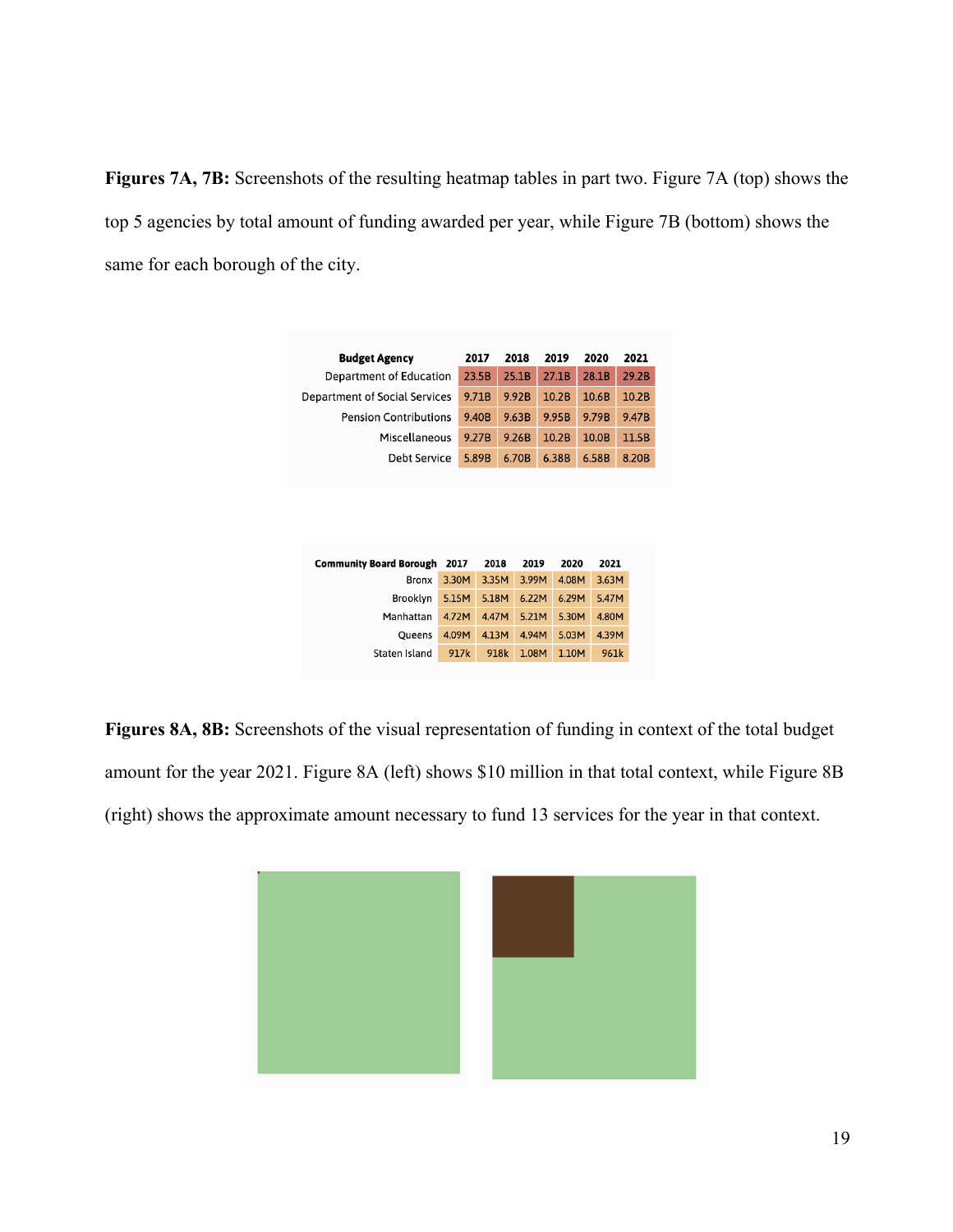## APPENDIX B: LIST OF VARIABLES

## *Listed in order of appearance in the file* index.js

#### **cd-boundaries-albers.geojson** – community district boundaries

| Features | Polygons and properties of each community district |
|----------|----------------------------------------------------|
| Name     | Name of file                                       |
| Type     | Type of data                                       |

## **adoptedtotal.csv** – aggregated initial funding for all agencies per fiscal year

| Year    | Fiscal year of budget                          |
|---------|------------------------------------------------|
| Adopted | Total amount initially awarded to all agencies |

## **commboards.csv** – a subset of the budget data centered around Community Boards

| <b>Accrued Expense</b>  | An accounting expense recognized by the City before it is paid    |
|-------------------------|-------------------------------------------------------------------|
|                         | for                                                               |
| Adopted                 | Initially allocated funds (before any modifications during the    |
|                         | year)                                                             |
| Agency                  | City agencies and departments; in this dataset, lists Community   |
|                         | <b>Boards</b>                                                     |
| CBnum                   | Column created to match Community Board with its relevant         |
|                         | district                                                          |
| <b>Budget Code</b>      | Internal code used by the Comptroller's office for classification |
| <b>Budget Name</b>      | Classification name for allocated funds                           |
| Cash Expense            | Liquid funds, which can be an expense or revenue.                 |
| Department              | High-level description of where the allocated funds will be used  |
| Encumbered              | Amounts committed to pay for goods and services in contract but   |
|                         | that have not been received yet                                   |
| <b>Expense Category</b> | Granular description of what the allocated funds will be used for |
| Modified                | Budget allocations reflecting changes made to the Adopted         |
|                         | budget after the start of the fiscal year                         |
| Post Adjustments        | Events after the date of the financial statements which result in |
|                         | adjustments to the financial statements when they are next issued |
| Pre-Encumbered          | Amount expected to spend, but for which there is no legal         |
|                         | obligation to spend                                               |
| Year                    | Fiscal year of budget                                             |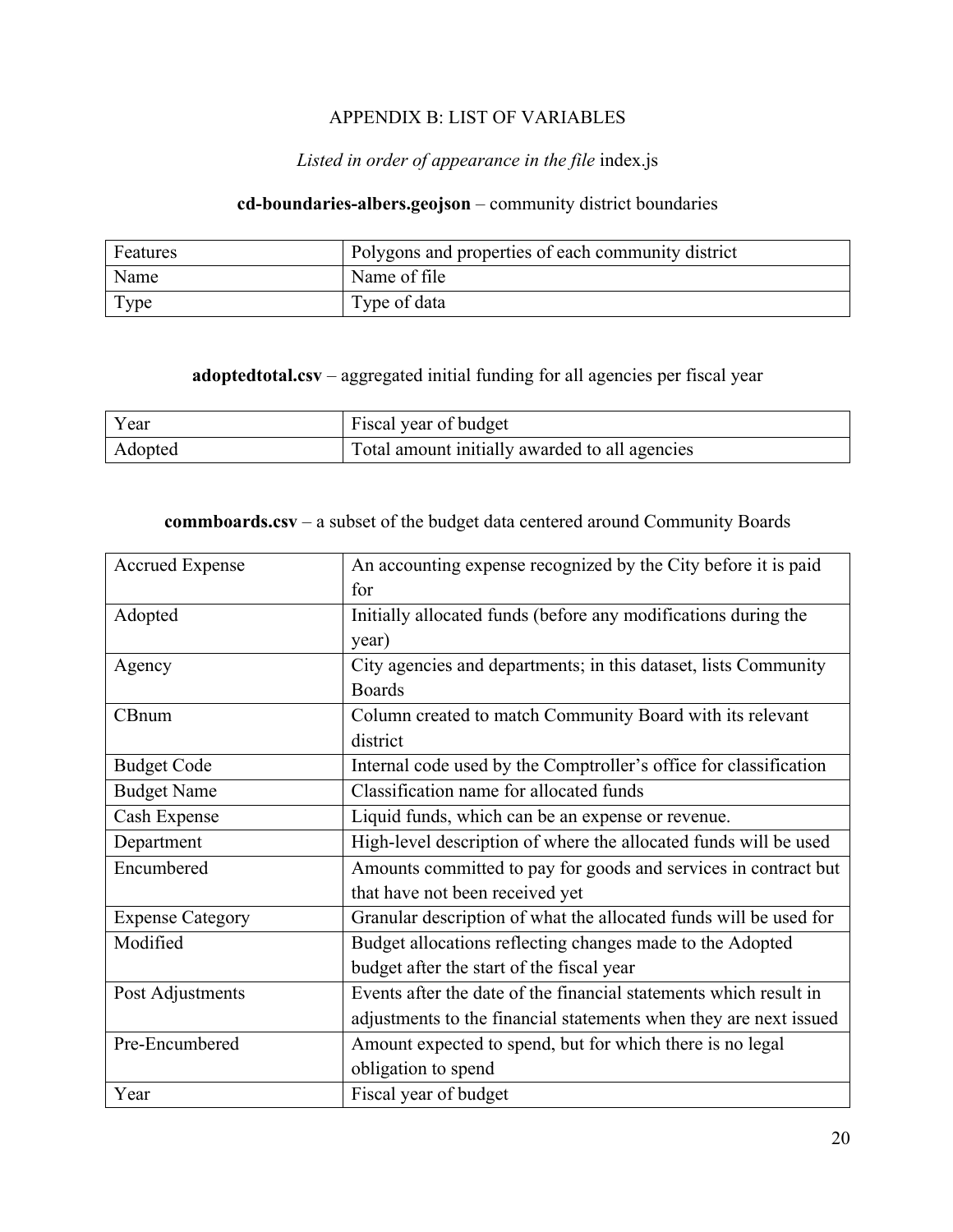**tenmil-withpercent.csv** – describes services that can be funded with \$10 million

| Division   | Category of selected service                                       |
|------------|--------------------------------------------------------------------|
| Part       | Amount of the service that \$10 million can fund                   |
| Total      | Total amount for the year                                          |
| Unit       | Description of service in prose                                    |
| Percent    | Percent of service that can be funded with \$10 million for the    |
|            | year (calculated by dividing "part" by "total" and multiplying by  |
|            | 100)                                                               |
| Unitprice  | Unit price of service (calculated by dividing 10 million by "part" |
|            | for each item)                                                     |
| Totalprice | Total price of individual service (calculated by multiplying       |
|            | "unitprice" by "total" for each item)                              |

#### **dates21.csv** – a list of all dates in 2021

| 202<br>calendar year<br>the<br>. Jate<br>. |  |
|--------------------------------------------|--|
|--------------------------------------------|--|

## **dates-partial-half1.csv** – dates for FY 2021 in the second half of 2021

| Date | Dates for Fiscal Year 2021/Fiscal Year 2022 planning (July $1 -$ |
|------|------------------------------------------------------------------|
|      | December 31, 2021)                                               |

## **dates-partial-half2.csv** - dates for FY 2021 in the first half of 2022

| Date | Dates for Fiscal Year 2021/Fiscal Year 2022 planning (January 1) |
|------|------------------------------------------------------------------|
|      | $-$ June 30, 2022)                                               |

## **topten-mod-total.csv** – top ten agencies and departments by Modified funding, FY 2017-2021

| Agency | City agencies and departments                           |
|--------|---------------------------------------------------------|
| 2017   | FY 2017 aggregated amounts (Modified allocation values) |
| 2018   | FY 2018 aggregated amounts (Modified allocation values) |
| 2019   | FY 2019 aggregated amounts (Modified allocation values) |
| 2020   | FY 2020 aggregated amounts (Modified allocation values) |
| 2021   | FY 2021 aggregated amounts (Modified allocation values) |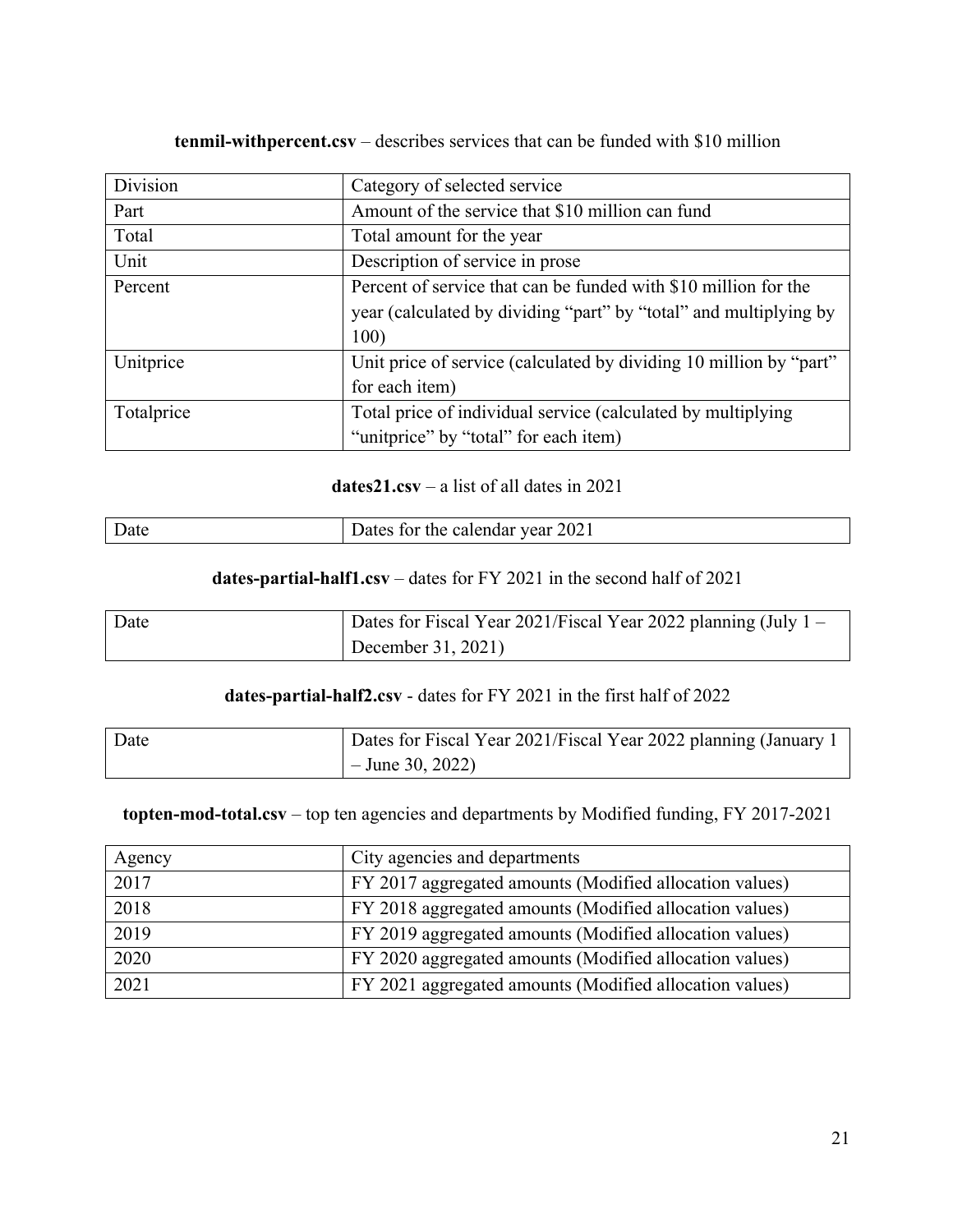## **commboard-totals.csv** – aggregated community boards by borough with Modified funding as values, FY 2017-2021

| Borough | Boroughs of New York City                               |
|---------|---------------------------------------------------------|
| 2017    | FY 2017 aggregated amounts (Modified allocation values) |
| 2018    | FY 2018 aggregated amounts (Modified allocation values) |
| 2019    | FY 2019 aggregated amounts (Modified allocation values) |
| 2020    | FY 2020 aggregated amounts (Modified allocation values) |
| 2021    | FY 2021 aggregated amounts (Modified allocation values) |

**commsmod.csv** – budget funds aggregated by individual community board with borough attached

| Year     | Fiscal year of budget                                          |
|----------|----------------------------------------------------------------|
| Agency   | City agencies and departments (community boards only in this   |
|          | particular dataset)                                            |
| Adopted  | Initially allocated funds (before any modifications during the |
|          | year), aggregated by Community Board                           |
| Modified | Budget allocations reflecting changes made to the Adopted      |
|          | budget after the start of the fiscal year, aggregated by       |
|          | <b>Community Board</b>                                         |
| Borough  | Boroughs of New York City                                      |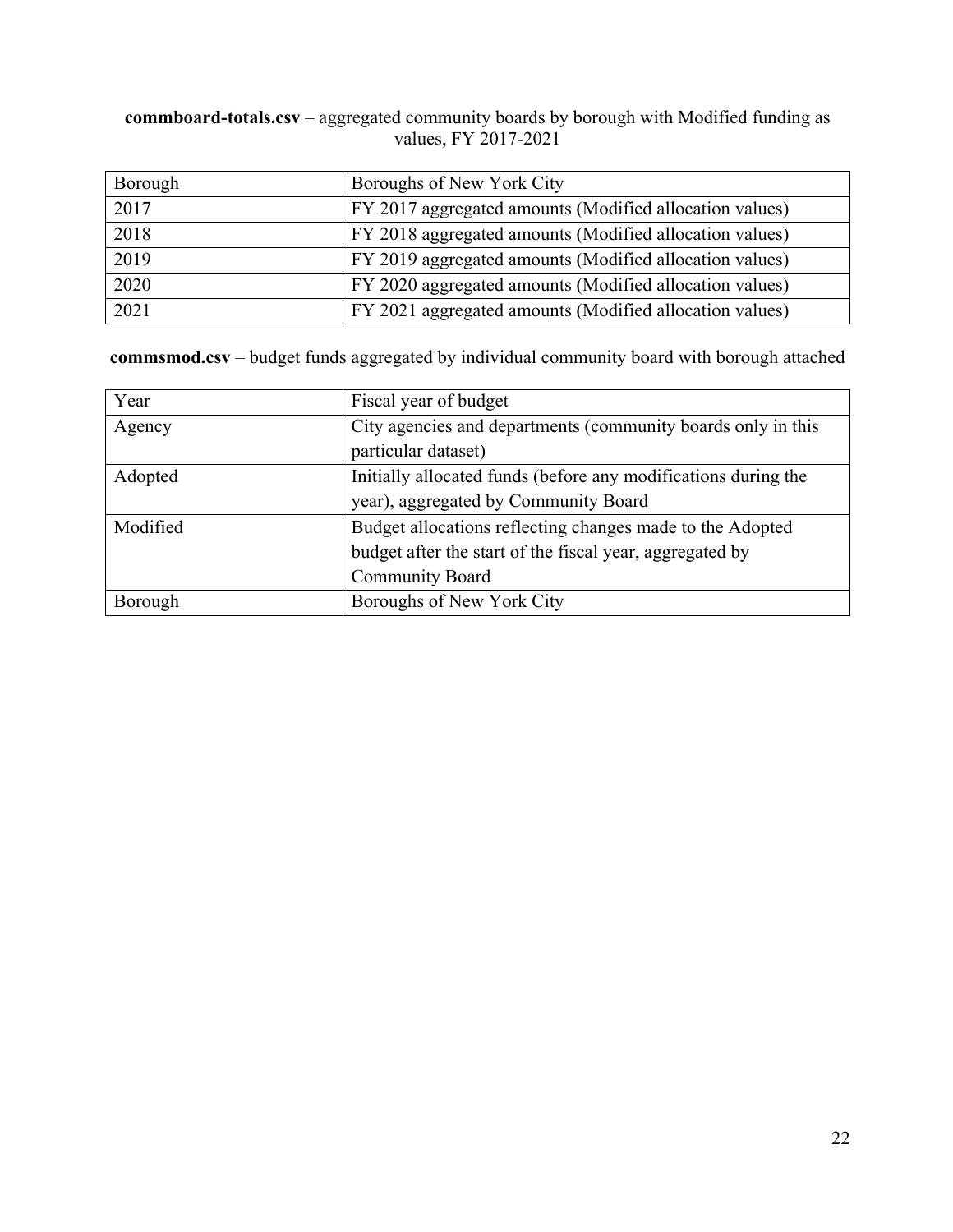#### APPENDIX C: GLOSSARY OF FUNCTIONS

*Listed in order of appearance in the file* index.js

**init():** initializes the scroller, calls all functions

**core():** creates the budget parts of whole visual

**coreUpdate():** handles the budget parts of whole visual using a switch statement and helper function

**updater(itemclass, text):** selects each div by class and adds descriptive text

fiscYear(caldata, placement, color): creates the calendar, taking calendar dates (array), an HTML id of the visual's container (string), and a hex code (string) as input

**pathMonth(t):** generates the month separating lines for the calendars

**involvement():** creates the force simulation for the entities involved

**ticked():** updates position for involved()

**tenMil():** creates the visual that represents \$10 million in the context of a single year's total allocation

**tenMilCategories():** creates the percentage bars in the \$10 million section

**calUpdate():** updates the calendar with conditional and switch statements using helper functions calColorUpdate() and calColorRange()

**calColorUpdate(selecting, highlight, datecompare):** recolors single rects in the calendar, taking an HTML id of the visual's container (string), an HTML id of supplementary text to be highlighted (string), and date (string in "MM/DD/YYYY" format) as input

**calColorRange(selecting, highlight, first, last):** recolors a continuous range of rects in the calendar, taking an HTML id of the visual's container (string), an HTML id of supplementary text to be highlighted (string), starting date (string in "MM/DD/YYYY" format) and ending date (same format as starting date) as input

**involveUpdate():** updates involvement() to fade the circles in based on class using a switch statement

**hbc(data, placement):** creates a horizontal bar chart with 0 width, taking data (array of objects) and an HTML id of the visual's container (string) as input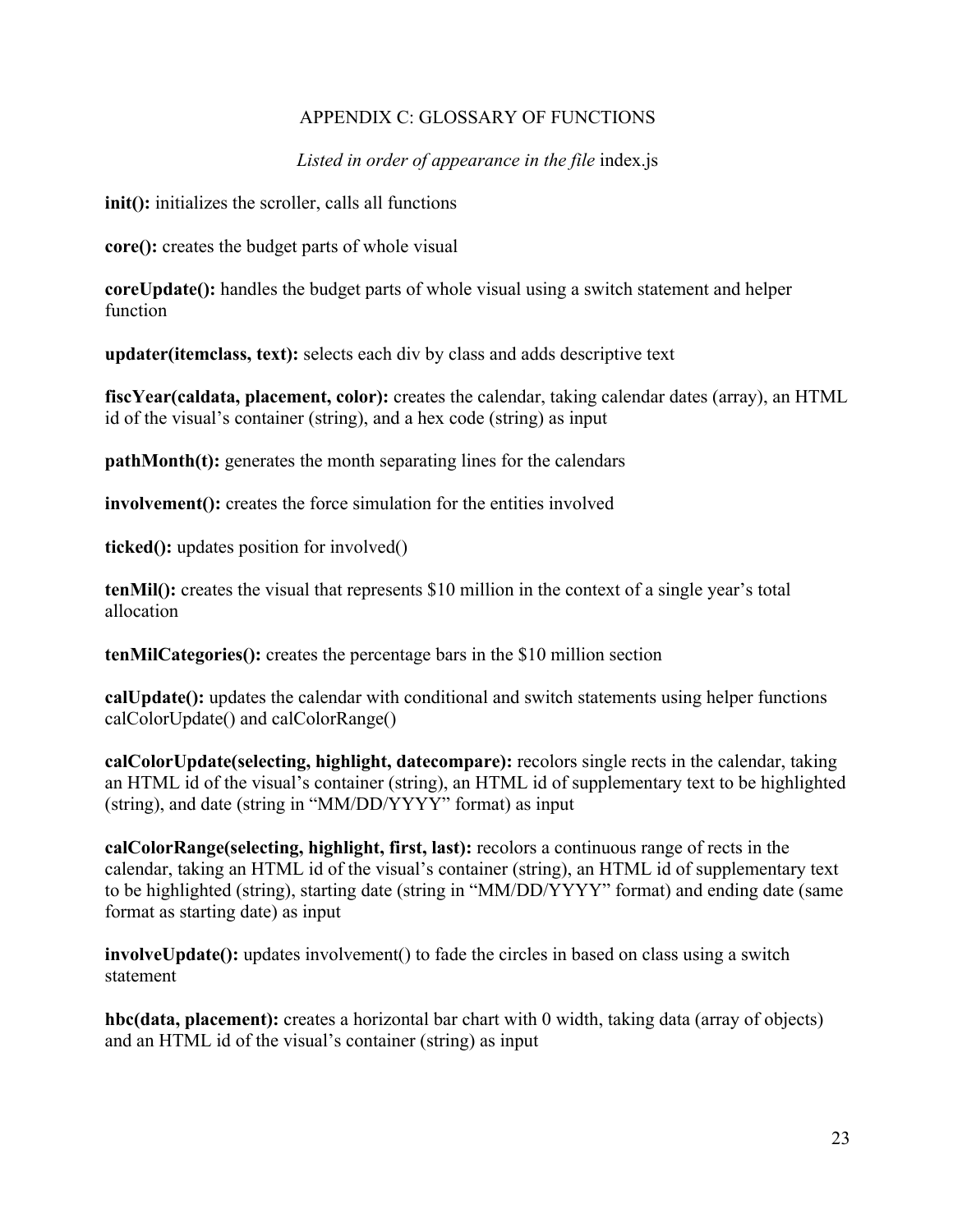**hbcUpdater(placement):** updates the horizontal bar chart created by hbc() using a switch statement in conjunction with hbcReuse(), takes an HTML id of the visual's container (string) as input

**hbcReuse(placer):** dependent on being placed within hbcUpdater(), selects each individual bar and brings to its correct width based on case in switch statement, takes HTML class of the bar (string) as input

**heatTable(placement, columns, data):** creates a heatmap table, taking HTML id of the visual's container (string), table columns (array), and data (array) as input

**comparative(dropdown, location, details, data, default\_selection):** selects a dropdown, populates it with data, performs a data transformation, and then calls treemap(), taking HTML id of the select element/dropdown (string), HTML id of the treemap's container (string), HTML id of the descriptive tooltip (string), data (array) and a default selection (string) as input

**treemap(wrappeddata, element, item, reusable):** creates a treemap, taking data (array), HTML id of the visual's container (string), HTML id of the descriptive tooltip (string), and the HTML id of the visual's container again if the treemap is meant to be called multiple times (string) as input

**getContrastYIQ(hex color):** calculates RGB contrast for an element's background and returns "black" or "white" based on the amount of contrast that is optimal, takes a hexadecimal code (string in "FFFFFF" format, no #) as input

**geomap():** creates Community District map and populates range slider

**draw():** updates information by Community District map, populating with matching details

**supplementalTrend(data):** creates area graph for Community District map, taking data (array) as input

**jitterplot():** creates jittered scatterplot

**compareCB():** takes the dropdown values in the state and creates a comparative statement as detail information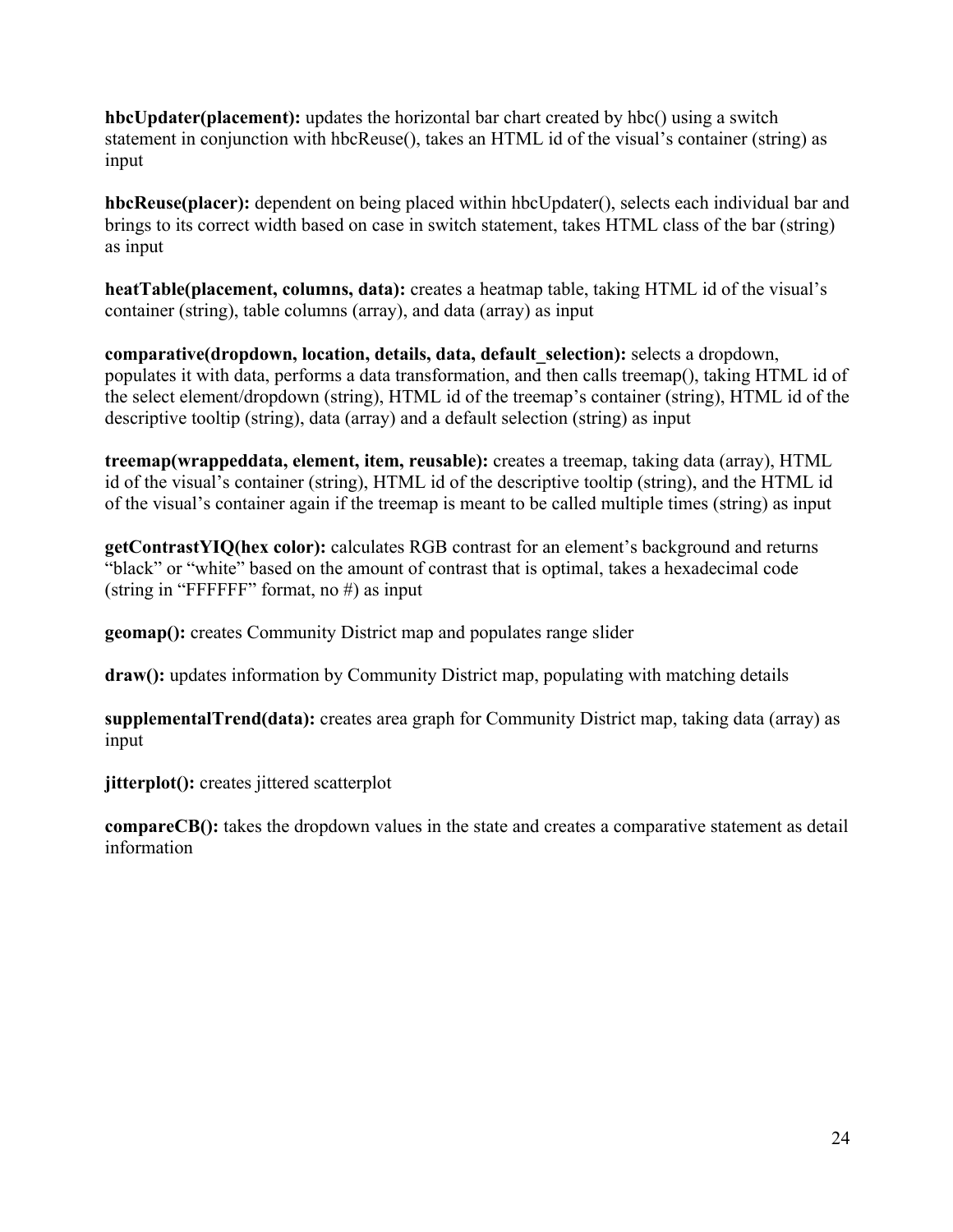#### BIBLIOGRAPHY

- "Checkbook NYC." New York City Office of the Comptroller. Accessed September 27, 2021. https://www.checkbooknyc.com/site-overview.
- Cifuentes-Silva, Francisco, Daniel Fernández-Álvarez, and Jose E. Labra-Gayo 2020. "National Budget as Linked Open Data: New Tools for Supporting the Sustainability of Public Finances" *Sustainability* 12, no. 11: 4551. https://doi.org/10.3390
- "Description of all Publications OMB." NYC Office of Management and Budget. Accessed July 23, 2021.https://www1.nyc.gov/site/omb/publications/description-of-all-publications.page.
- "Does Participatory Budgeting Alter Public Spending? Evidence From New York City". Administration & Society. October 2020. https://advance-lexiscom.ezproxy.gc.cuny.edu/api/document?collection=news&id=urn:contentItem:6123-8R81- JBMY-H041-00000-00&context=1516831.
- Ebdon, Carol, and Aimee L. Franklin. "Citizen Participation in Budgeting Theory." *Public Administration Review* 66, no. 3 (2006): 437-47. Accessed July 23, 2021. http://www.jstor.org/stable/3843923.
- "Frequently Asked Questions." NYC Office of Management and Budget. Accessed July 23, 2021.https://www1.nyc.gov/site/omb/faq/frequently-asked-questions.page.
- Gordon, Tracy, Lucy Dadayan, and Kim Rueben. "STATE AND LOCAL GOVERNMENT FINANCES IN THE COVID-19 ERA." National Tax Journal 73, no. 3 (2020): 733–758.
- Jordan, Meagan M. "Punctuations and Agendas: A New Look at Local Government Budget Expenditures." *Journal of Policy Analysis and Management* 22, no. 3 (2003): 345-60. Accessed July 23, 2021. http://www.jstor.org/stable/3326031.
- Leuschner, Wladimir Silantiy. "Berlin Viz: systematic approach of visualizing governmental budget data over time." (2015).
- Levy, David J. "New York, New York: Lessons Learned from the Biggest Local Government." *Journal of Policy Analysis and Management* 24, no. 2 (2005): 424-28. Accessed July 23, 2021. http://www.jstor.org/stable/3326219.
- Lu, Susie, and Elijah Meeks. "Viz Palette." https://projects.susielu.com/viz-palette